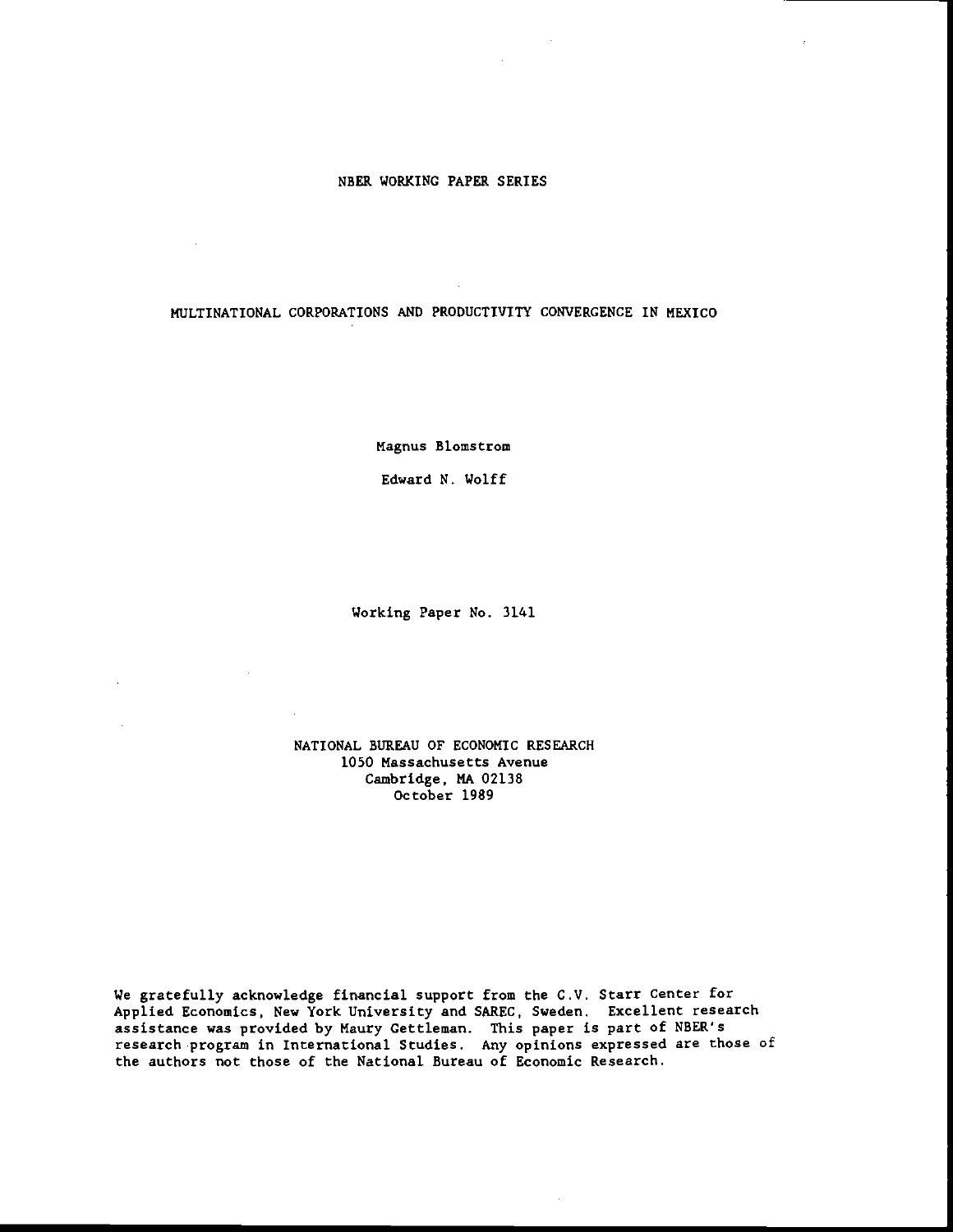NBER Working Paper #314]. October 1989

# MULTINATIONAL CORPORATIONS AND PRODUCTIVITY CONVERGENCE IN MEXICO

### **ABSTRACT**

This paper examines the impact of the operations of foreign-owned multinational firms on the productivity growth of Mexican manufacturing industries. 1965-1984. It investigates both the extent to which the penetration of a sector by foreign—owned firms affects the productivity of local firms in that sector and whether there is any evidence of convergence between that industry's productivity level and that of the United States. The main results can be summarized as follows: First, productivity levels of locally-owned firms in Mexico have converged to those of foreign-owned firms. Second, both the rate of productivity growth of local firms and their rate of catch-up to the multinationals are positively related to the degree of foreign ownership of an industry. Third, the productivity gap between Mexico and U.S. manufacturing has diminished between the mid-1960s and the mid-1980s. Fourth, the rate of productivity growth of Mexican industries and its rate of convergence to the United States are higher in industries with a greater presence of multinationals. We conclude that multinational firms have contributed to a geographical diffusion of technology and acted as a bridge between advanced and less advanced countries.

| Magnus Blomstrom              | Edward N. Wolff         |
|-------------------------------|-------------------------|
| Stockholm School of Economics | Department of Economics |
| P.O. Box 6501                 | New York University     |
| 113 83 Stockholm              | 269 Mercer Street       |
| Sweden                        | New York, NY 10003      |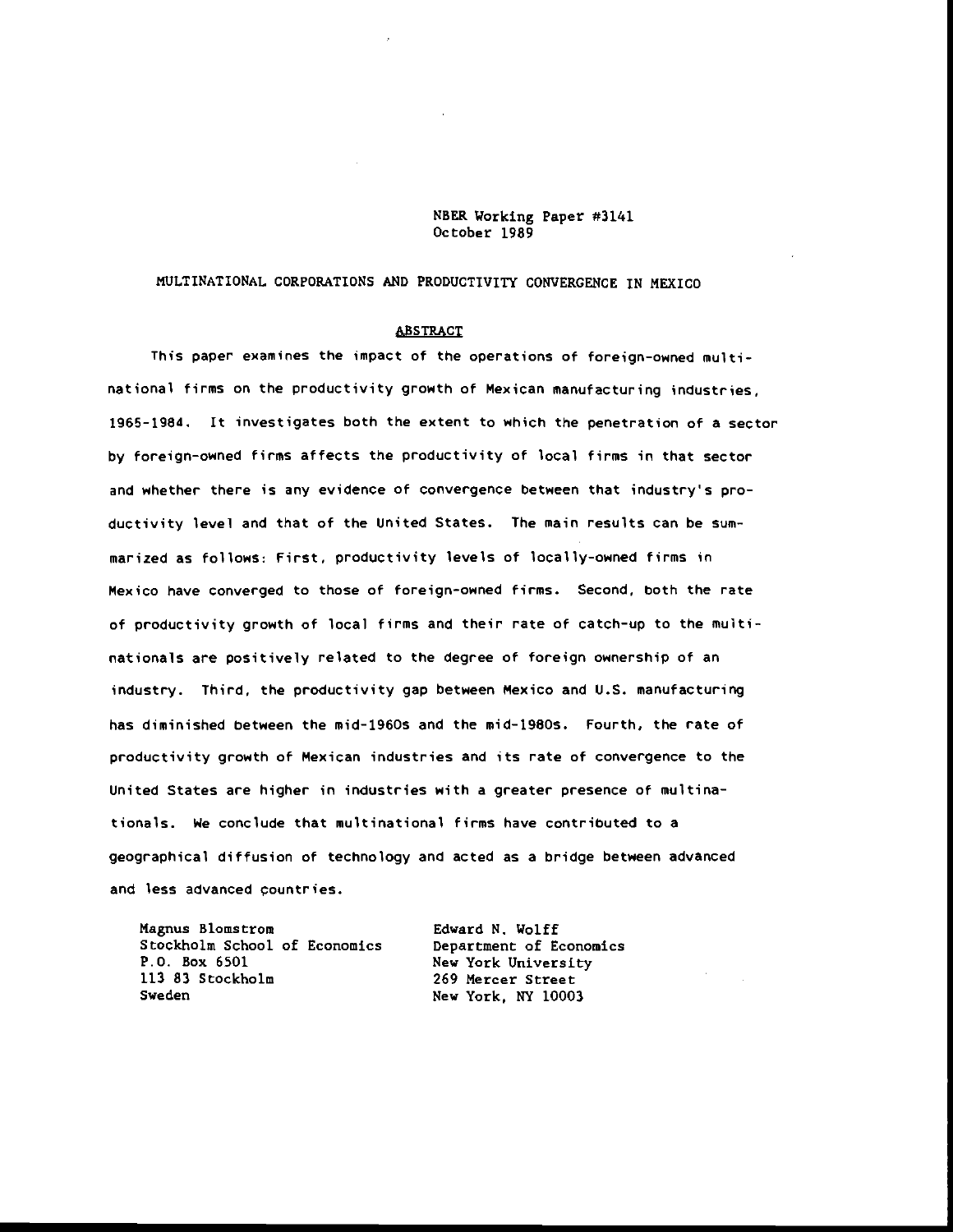#### I. Introduction

An important strand of literature on economic development is the so-called convergence school, based on Gerschenkron's (1952) advantages of backwardness thesis, which has gained currency in recent years. It is argued that a country's potentiality for productivity growth is affected by the relative backwardness of the country vis—á—vis the advanced industrial nations. The more backward the country, the higher the rate of productivity growth achievable by acquiring the technology of the advanced nations. At least among industrialized countries, a strong inverse relation between the rate of productivity growth and the country's initial relative productivity level is indicated from Baumol (1985), Baumol and Wolff (1988), and Wolff (1968) on the aggregate level, and evidence from Collar, Wolff, and Baumol (1987) and Collar and Wolff (1988) suggests that these relations also hold on the individual industry level, at least in manufacturing.

With regard to developing countries, there has been almost no work on convergence. tndeed, results from Baumol and Wolff (1988) indicate that as a group, less developed countries (LOCs) have been diverging from the developed countries in terms of productivity over the postwar period. However, the performance among the LDCs has been far from uniform. This indicates that the realization of the potentiality for productivity catch-up simply because of backwardness depends strongly on another set of causes, some of which are internal, others external to the countries themselves (see Abramovitz, 1966).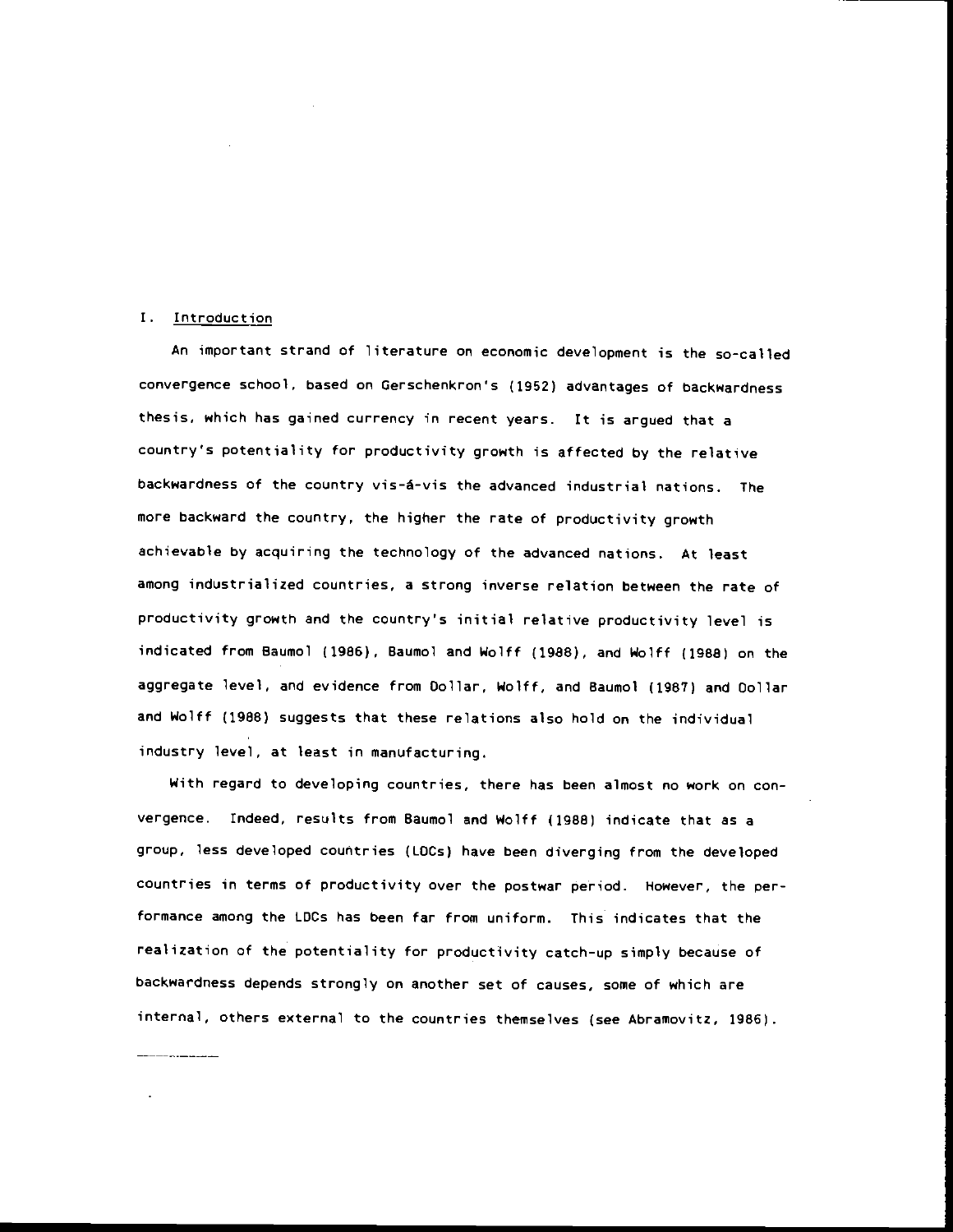Among the external factors that may influence a country's productivity, the multinational corporation (MNC) deserves special attention. !n recent times the MNC has become one of the most important agents in the production of technology and it plays a major role in the international diffusion of new technology. However, despite the enormous amount of controversy over the transfer of technology by multinationals, both in their home and host countries, there are no studies dealing with the role of these firms in productivity convergence among countries.

In this paper we examine the impact of the operations of foreign owned multinational firms on the productivity growth of Mexican manufacturing industries. We investigate both the extent to which the penetration of a sector by foreign-owned firms affects the productivity of local firms in that sector and whether there is any evidence of convergence between that industry's productivity level and that of the United States. Thus, we concentrate on intra-industry influences and focus primarily on external effects or "spillovers" of foreign direct investment.

A few earlier studies have tried to test for the existence of such technology spillovers (e.g. Blomström, 1989, Caves, 1974, and Globerman, 1979), and they all found some support for the spillover benefit hypothesis. However, because of great methodological difficulties in investigating these effects, and a relative paucity of data, none of these studies was able to analyze the nature of spillover efficiency in any depth. Furthermore, none of them tried to evaluate the importance of such spillovers for productivity growth in the host country.

The remainder of the paper has two major sections: the first focuses on

—2—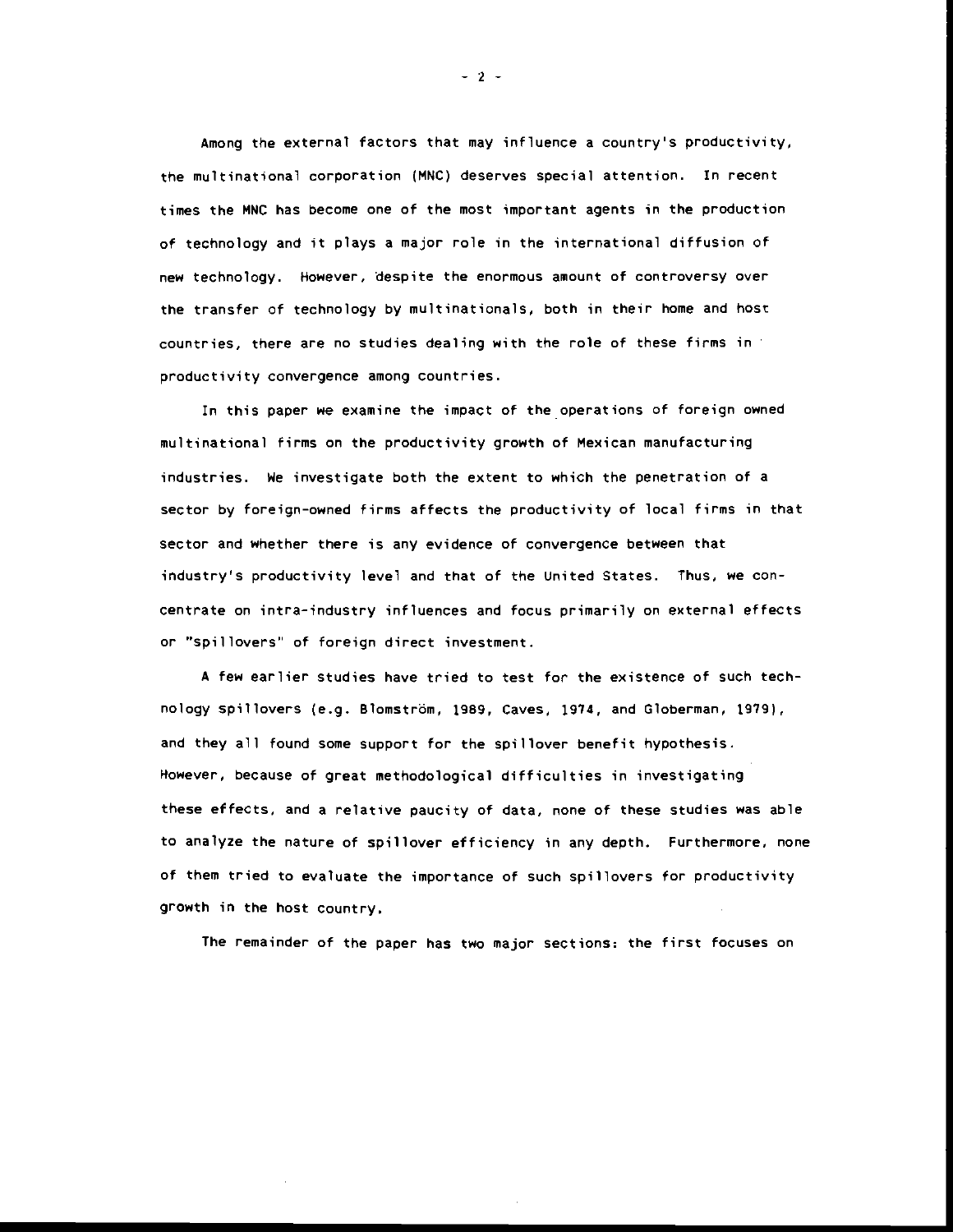the productivity spillovers between domestic and foreign firms in Mexico and the second on Mexico's international catch—up. There is also a brief summary section at the end.

#### II. Convergence between foreign and local firms in Mexico

### A. Multinationals, Technology Transfer, and Convergence

The convergence hypothesis asserts that when the productivity level of one (or several) country(ies) is substantially superior to that of a number of other economies, largely as a result of differences in their productive techniques. then those laggard countries that are not too far behind the leaders will be in a position to embark upon a catch-up process. This catch-up process will continue so long as the economies that are approaching the leader's performance continue to have the possibility of learning from the leader. However, as the distance between the two groups narrows, the stock of knowledge unabsorbed by the laggards will grow smaller and approach exhaustion. The catch-up process will then tend to terminate unless some supplementary and unrelated influence fortuitously comes to play. Meanwhile. those countries that are so far behind the leaders that it is impractical for them to profit substantially from the leaders' knowledge will generally not be able to participate in the convergence process at all, and many such economies will find themselves falling even further behind.

The most important influence underlying this hypothesis is the transfer of technology that constantly takes place among economies. Technology may be transferred from one place to another through a variety of channels, but in the postwar period, the multinational corporations have become the most

—3—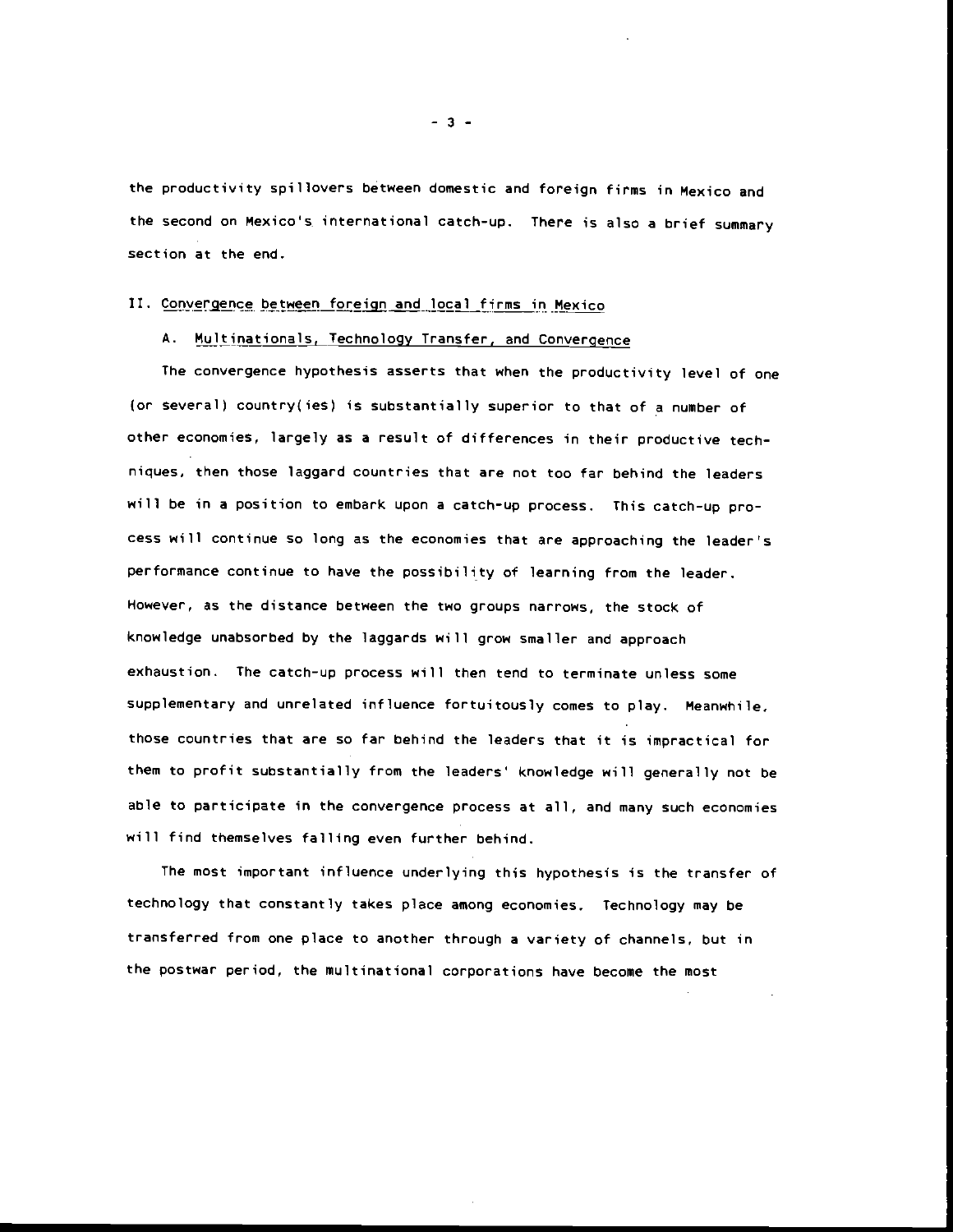powerful institution for the spread of new technology. Multinational firms not only establish subsidiaries abroad, but they also transfer technology through a number of other arrangements, including licensing, franchising, management contracts, marketing contracts, and technical service contracts.

Subsidiary production, or what we might call foreign direct investment, is still the dominant mode in which multinational firms exploit their intangible assets in foreign markets, and there are several ways in which such investment may facilitate diffusion of technology from advanced to developing countries. One is simply that the multinationals set up operations in developing countries that are beyond the technological capabilities of host country firms. Even if there is no leakage of the technology to local firms, there would still be a geographical diffusion of technology, but without any change in its ownership.

Technology transfer through foreign direct investment can also result in indirect productivity gains for host developing countries through the realization of external economies. Generally these benefits are referred to as "spillovers", which indicates the importance of the way in which the influence is transmitted. There are several ways in which these spillovers may occur. Presumably the most important channel is via competition (see Blomström, 1986). Existing inefficient local firms may be forced by the competition of foreigners to make themselves more productive by investing in physical or human capital or importing new technology.

Another source of gain to the host economy is the training of labor and management provided by the multinationals, which may then become available to the economy in general. Since such resources are in a short supply in

 $-4-$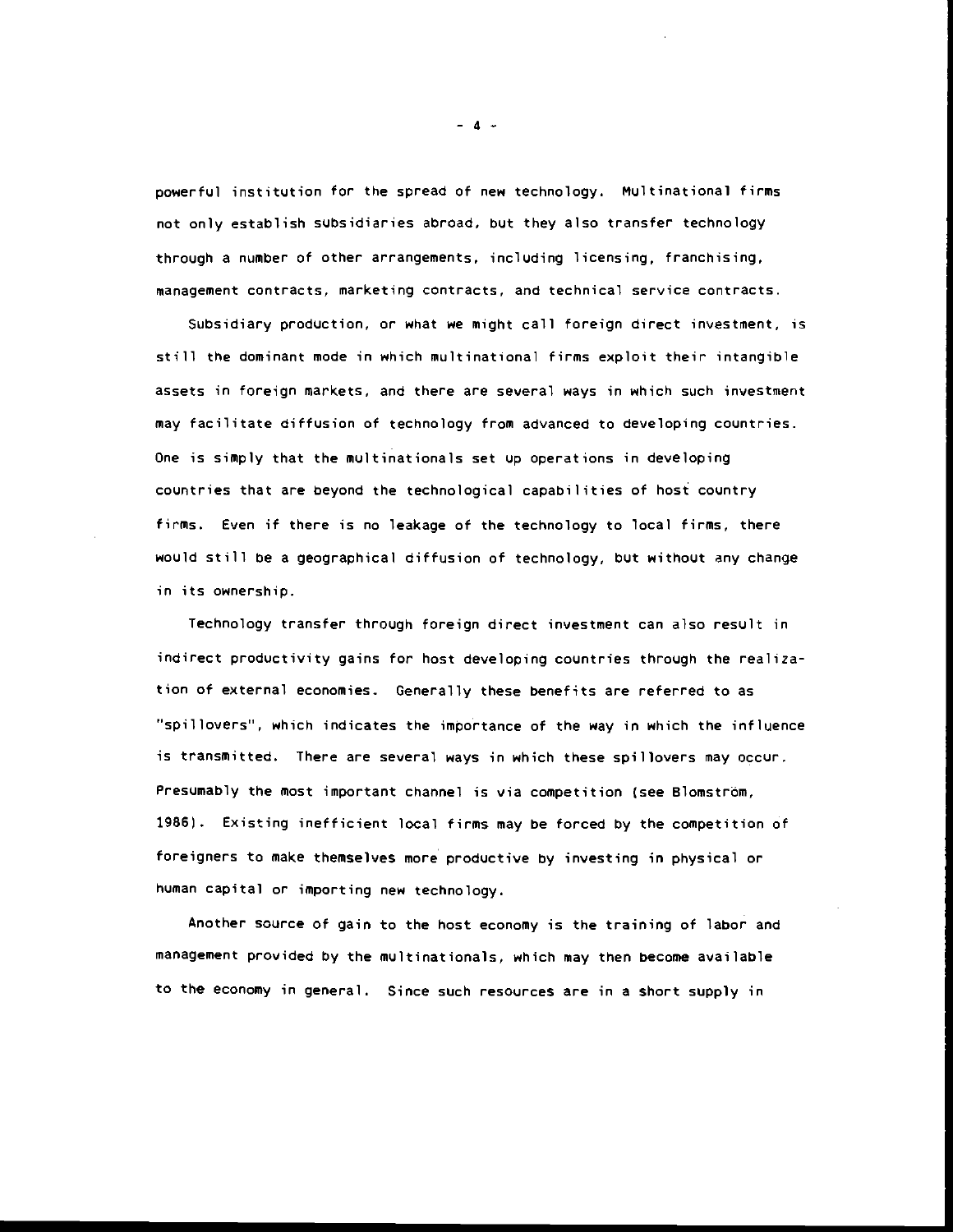developing coyntries, this type of spillover efficiency is expected to be more important there.

A third potential source of spillover efficiency benefits is through the impact made by the foreign subsidiaries in the host economy on their local suppliers, by insisting that they meet standards of quality control, delivery dates, prices, etc. This aspect should be particularly important in countries like Mexico, where legislation requires domestic content.

While all these influences would cause positive long run effects on host country productivity there are, to be sure, also several offsetting forces at work. First, technology transfer within multinationals is far from free (see Teece, 1976). It involves a substantial commitment of real resources and a sequence of overlapping stages of activities. This will slow down the technology transfer process and make multinationals unwilling to share information. Second, the technology that is used by the MNC may be inappropriate for local firms in developing countries, because of the relative factor proportions that they face. Both of these positions would suggest little technology spillover between the MNC and the local firms in the country. Third, Lall (1980) argues that imports of technology through foreign investment may work as an important first injection to local technological development, but that too much reliance on foreign technology may retard the basic design and development activity in the host country, causing negative long run effects on productivity.

To determine whether the presence of MNCs acts as a catalyst or a hindrance to the productivity growth in Mexico we begin by investigating productivity convergence among foreign and local firms in Mexican manufac-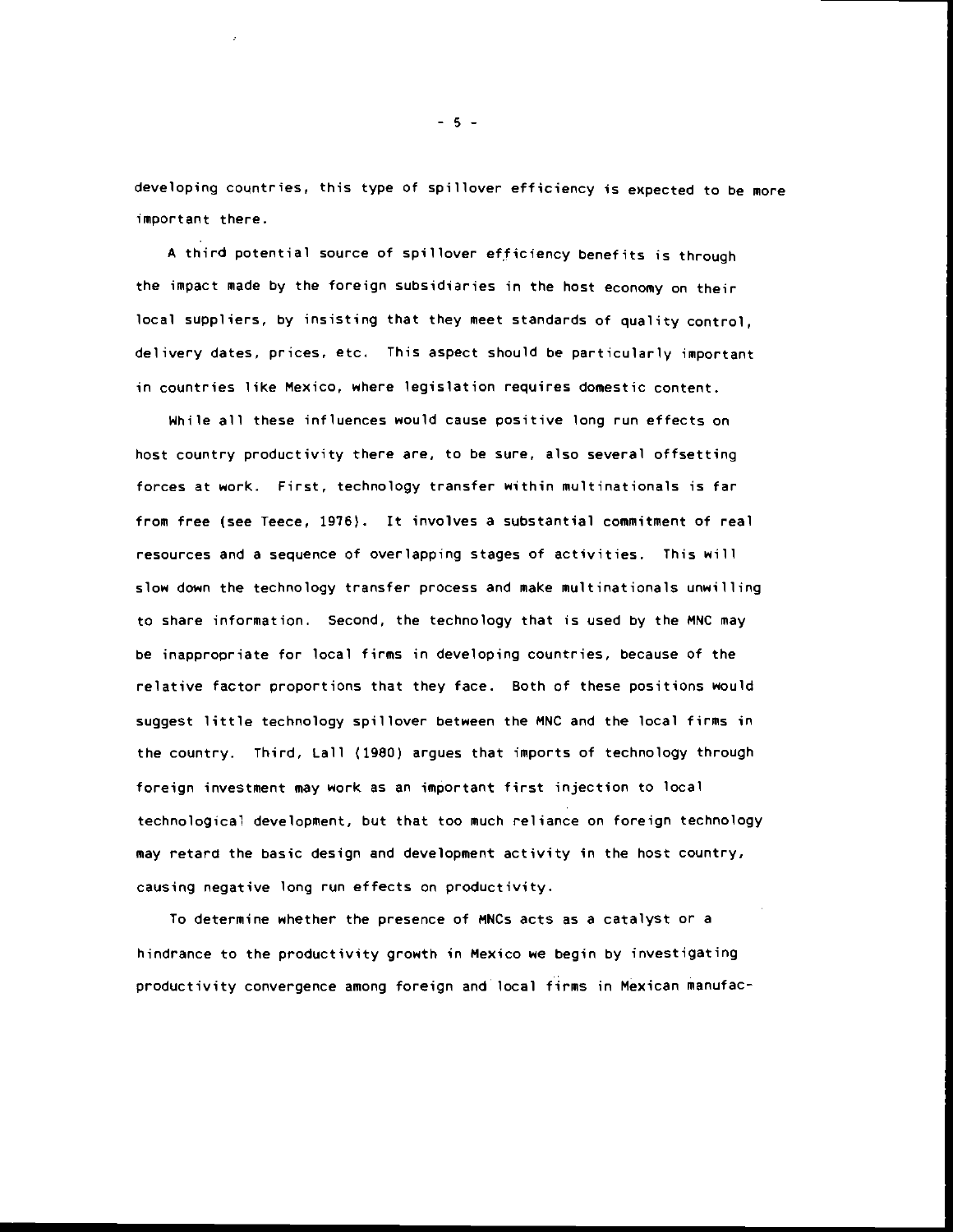turing industries. For that purpose we use unpublished data from the Mexican Census of Manufactures 1970 and 1975 (see Appendix). These are the only two years for which data by ownership are available. Though the period is unfortunately short, the results are nonetheless quite strong. We first investigate trends within 20 broad manufacturing industries, and then perform a regression analysis. $<sup>1</sup>$ </sup>

#### B. Aggregate Trends

It is clear from Table I that, in 1970, foreign firms displayed higher labor productivity than Mexican firms. The productivity of foreign firms, measured both in value—added and gross output, was more than 2 times that of local firms on average. Among Mexican firms, labor productivity was significantly higher in state-owned than in privately-owned firms, although the state companies were not as efficient as the affiliates of the multinationals.

To a large extent, the differences in labor productivity can be explained by differences in the firms' capital intensity. This can be seen in Table 2, which shows the firms' capital-labor ratio as a fraction of the overall capital labor-ratio of the industry. The capital intensity was 2.5 times higher in foreign firms than in the privately-owned Mexican, but, interestingly, about the same as in the state—owned firms. However, the greater efficiency of multinationals relative to both state—owned and privately-owned firms in Mexico still holds for total factor productivity (TFP). As Table 3 indicates, the foreign firms' TFP measured in gross output was 34 per cent higher than that of local firms on average, with the difference being highest in tobacco (150 per cent higher), petroleum (138 per

—6—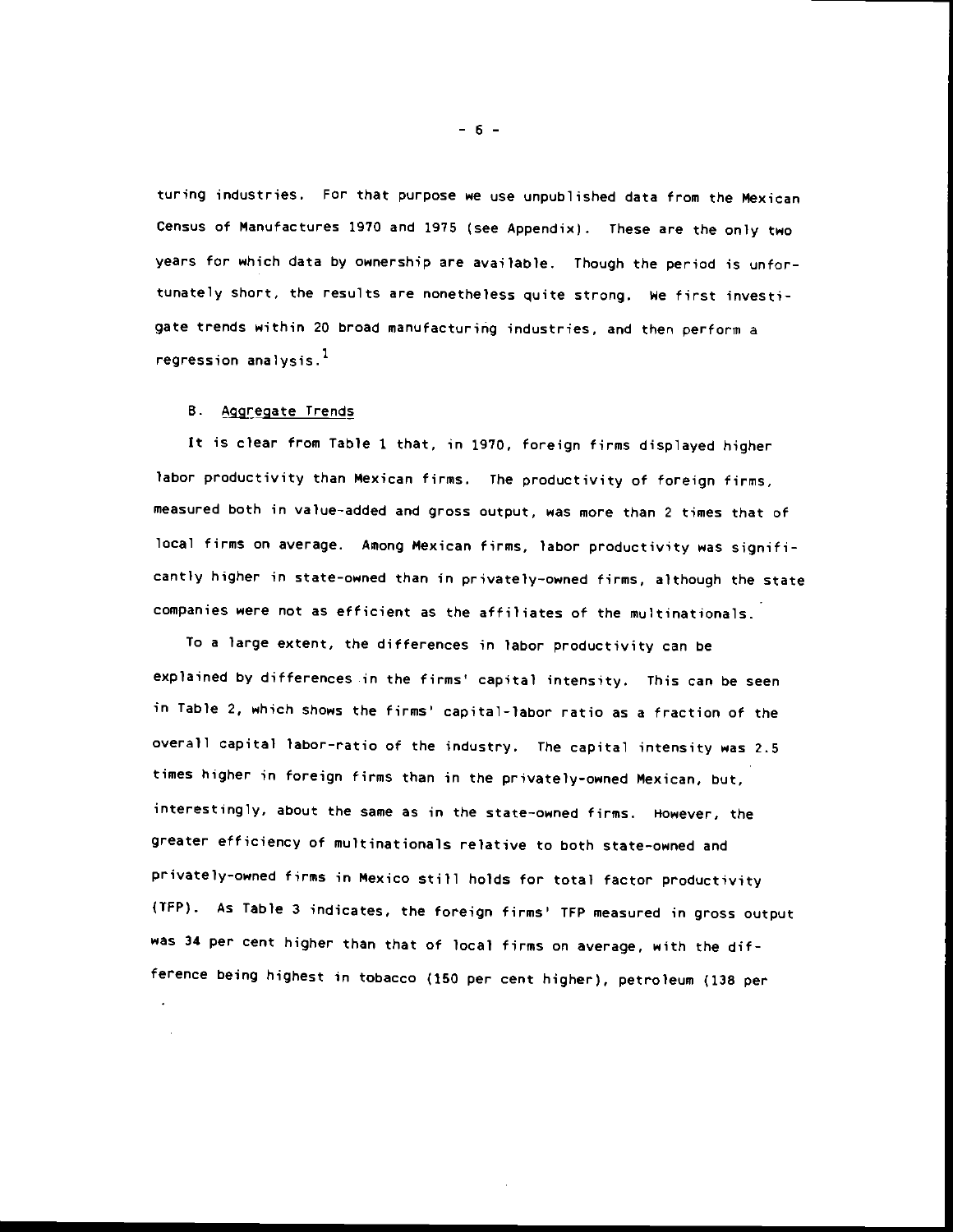cent), rubber (89 cent), and transport equipment (78 per cent). In lumber and wood products, chemicals, and miscellaneous manufacturing, local firms' TFP exceeded that of the multinationals.

However, the data in Table 4 indicate that Mexican firms caught up with the multinationals over time. Between 1910 and 1975, the multinationals' productivity lead in terms of labor productivity diminished in the manufacturing sector as a whole, as well as in three—fourths of the individual manufacturing industries. There was also a tendency towards convergence in total factor productivity over the same period, but these figures should be interpreted with great caution, since the capital stock figures for 1970 and 1975 are not directly comparable (see the Appendix).

In sum, we find rather large productivity differences between foreign and local firms in Mexico, but that the foreign firm's lead has been diminishing. To examine whether this productivity catch—up is related to the presence of multinationals and the existence of spillovers between foreign and local firms, we will now relate the latter productivity growth to the presence of foreign firms in various industries.

#### C. Regression Analysis

Two regression forms are used. The dependent variable, in the first, is the rate of productivity growth of local firms within an industry, and, in the second, it is the rate of convergence in labor productivity levels between local and foreign firms within a sector. These variables are related to the degree of foreign ownership of the industry and the gap in labor productivity between local and foreign-owned firms in 1970, as well as two other explanatory

 $-7 -$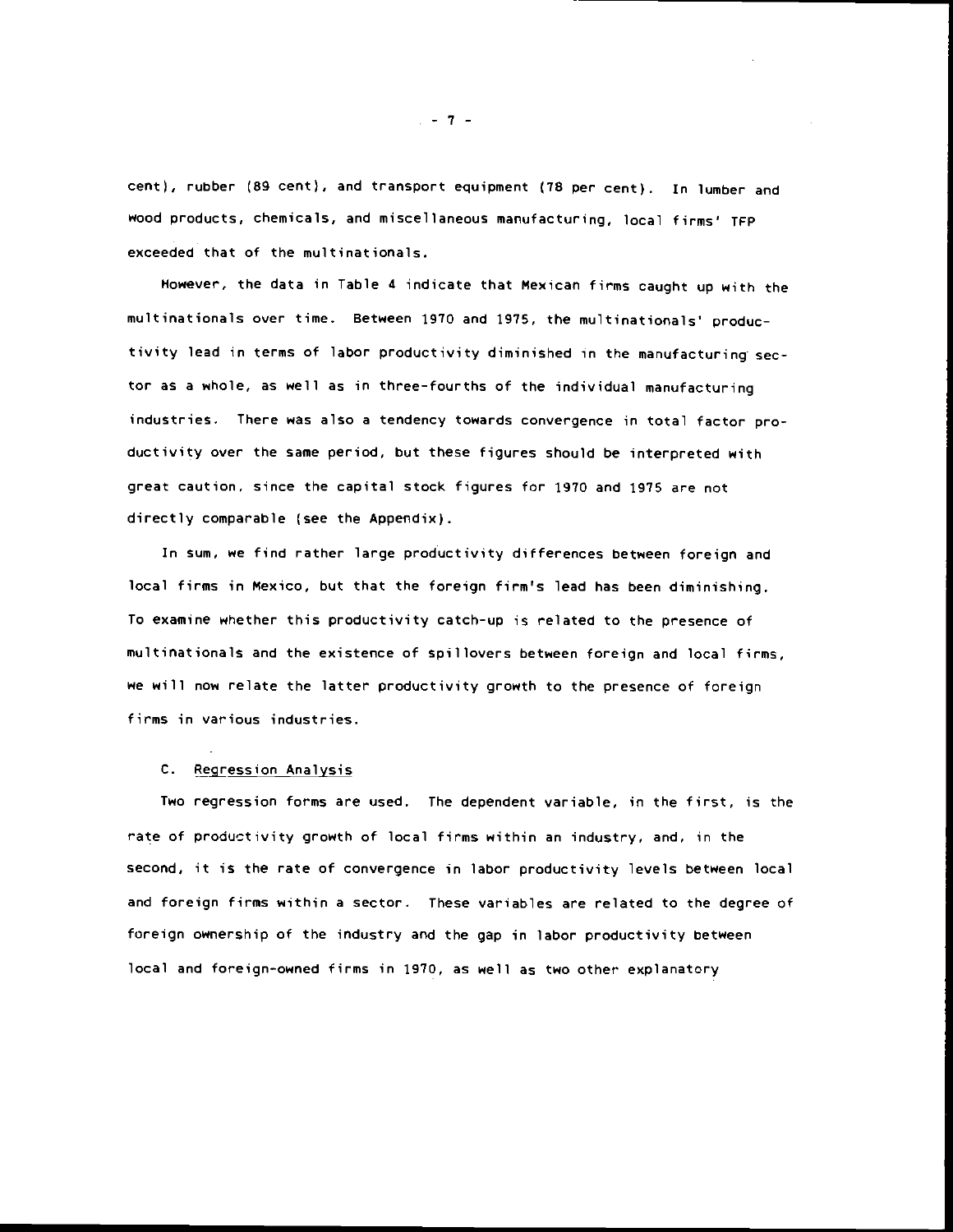variables.

As Table 5 shows, the results are consistent in the two regression forms. Both productivity growth in local firms and productivity convergence between local and foreign firms are faster in industries with a greater share of employment accounted for by multinationals. $^2$  Mexican firms' productivity. growth and the rate of catch-up to the MNCs are also higher in sectors where the initial disparity in productivity levels between local and foreign firms is greater, a result which accords well with the advantages of backwardness thesis. Furthermore, in sectors with higher capital-labor ratios, the productivity growth of locally-owned firms and the rate of catch-up are lower. This suggests that spillover gains from the new technology of multinationals are easier to incorporate when the investment requirements are small. Finally, convergence seems to be faster in industries with slower output growth, but output growth does not affect the rate of productivity growth of local firms. This suggests that the competitive pressures from the presence of multinationals in an industry is greater in relatively stagnant industries, In rapidly—growing sectors, inefficient local firms can continue to survive without improving their productivity, but in slow-growing industries, the inefficient local firms could be driven out by the multinationals.  $3$ 

The results so far suggest that there exist technology spillovers from foreign direct investment, with a resulting convergence in productivity between foreign and local firms in Mexico, but are these spillover benefits large enough to generate an international catch—up? We now turn to this question by looking at the extent to which there has been a convergence of labor productivity levels between Mexico and the United States.

-8-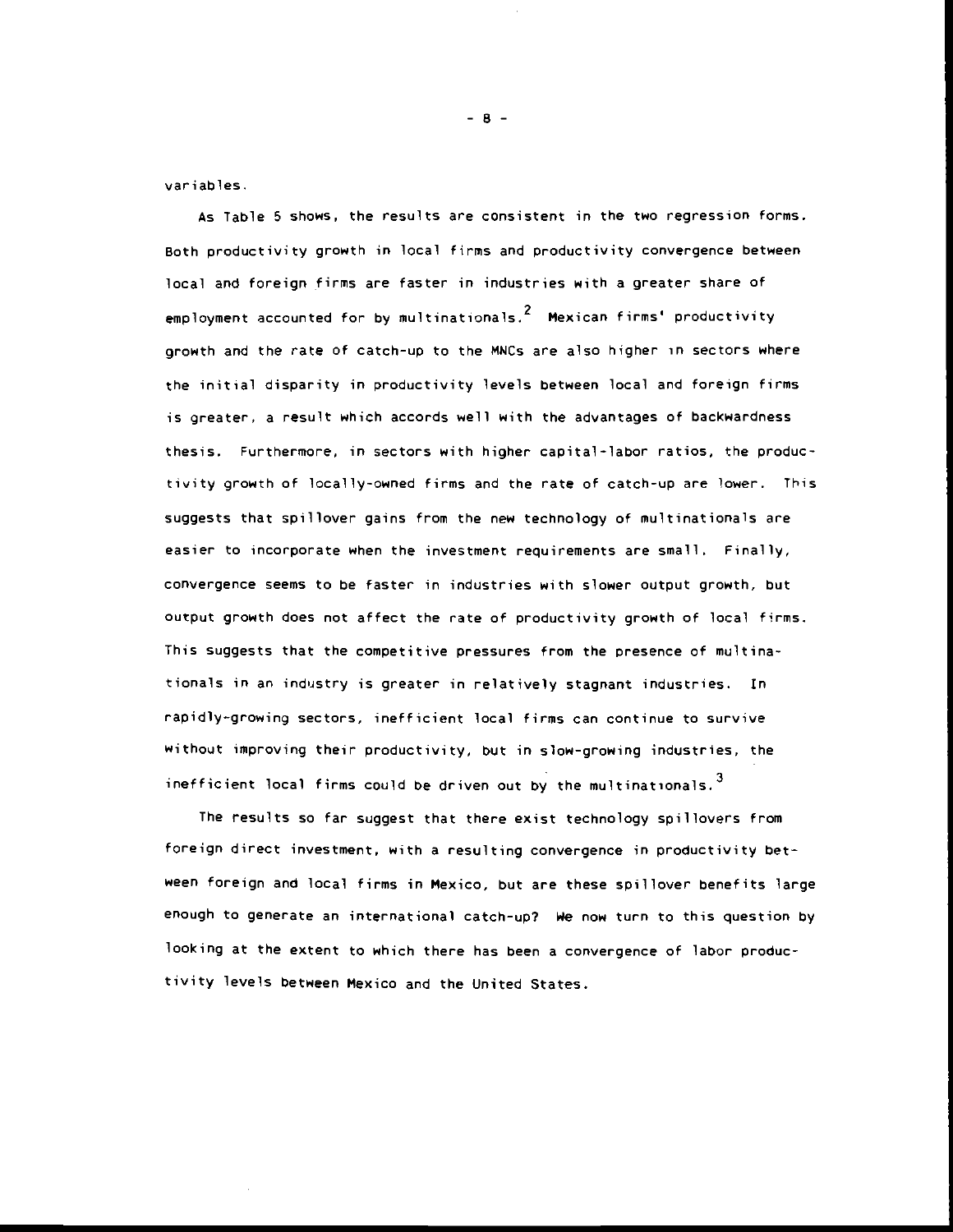#### III. International catch-up?

#### A. Aggregate Trends

We begin by comparing the productivity levels of foreign and domestic firms in Mexico with those of the United States in  $1970<sup>4</sup>$  As Table 6 shows, foreign firms were very close to the U.S.. both in terms of labor productivity and TFP, while local firms in Mexico were far behind. The MNCs' labor productivity and TFP both averaged 93 per cent that of the United States, and in several industries they even exceeded the U.S. levels. Labor productivity in Mexican firms, on the other hand, averaged only 39 per cent of the United States. However, the technology gap, as measured by TPP, was smaller, at 60 percent, which reflects the considerably higher capital intensity of U.S. production. The productivity levels for foreign and local firms taken together correspond rather well with those reported in Maddison and van Ark (1989).

The finding that the foreign affiliates were so close to the United States in terms of productivity while local firms were lagging behind, certainly suggests that multinational firms have contributed to a geographical diffusion of technology and acted as a bridge between advanced and less advanced countries. But is this international diffusion of technology enough for an international catch—up? Table 7 presents the convergence in productivity between Mexico and the United States 1970—1975. Overall, there seems to be no catch—up going on over the 5-year period, but it varies a lot among industries. In seven industries the U.S. productivity lead diminished, wnile it increased in 13 industries. Results on convergence are similar for the 2-digit industry sample which includes only 4-digit Mexican industries with

-9-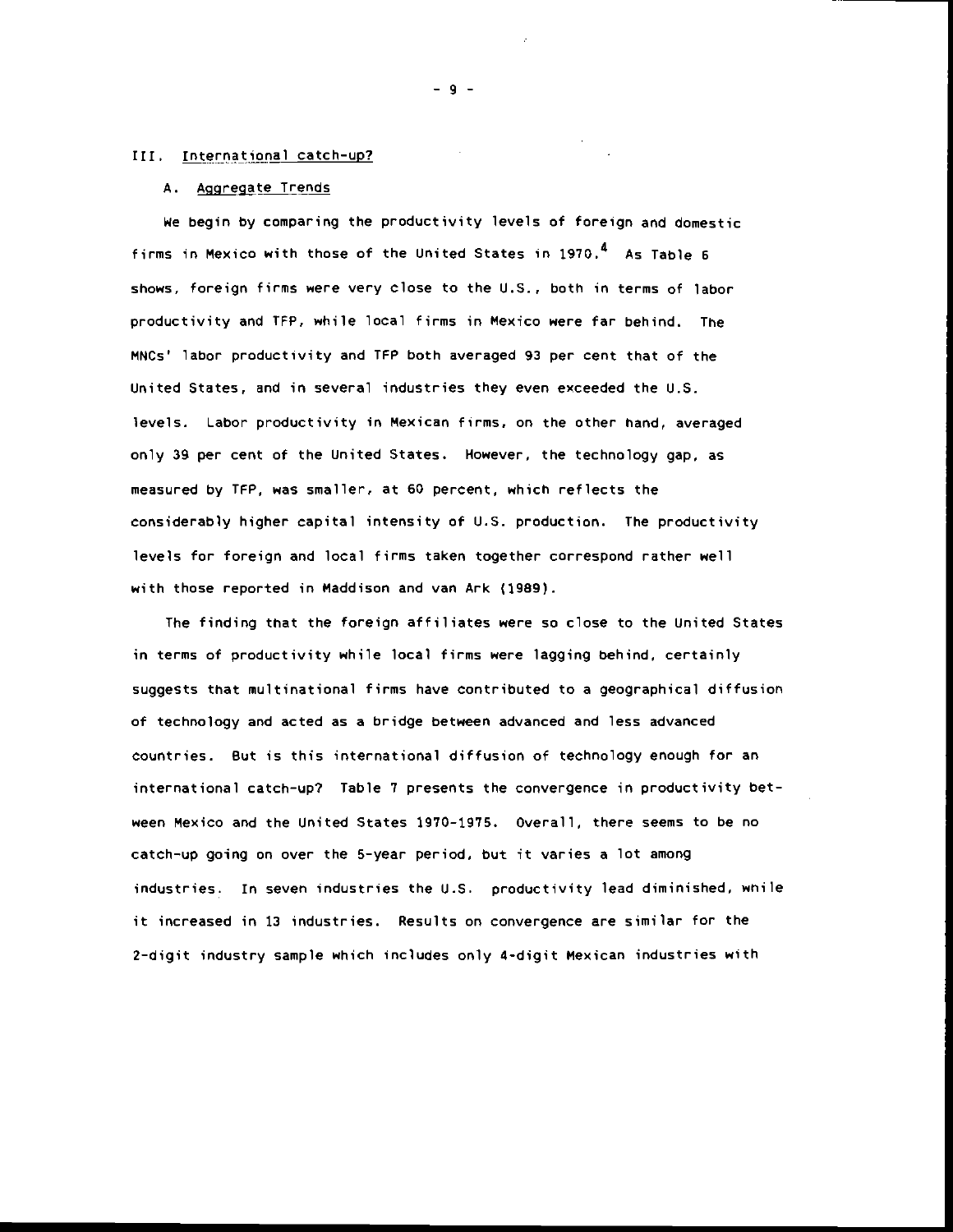MNCs present. though, as expected, the Mexican productivity figures are higher. This is suggestive. Since foreign participation varies among industries it may very well be that foreign investment is related to international catch-up in one way or another. We will come back to this question below in our regression analysis.<sup>5</sup>

With data from the United Nations we were able to examine the convergence of labor productivity between Mexico and the United States between 1965 and 1984 (Table 8).  $6$  During this longer period there was a clear convergence of productivity levels in all industries for which data are available. The biggest catch—up took place during the second half of the 1960s, but slowed down thereafter. Between 1910 and 1975 there was very little convergence, just as the census data in Table 7 suggested.

#### B. Regression Analysis

Since the main purpose of this study is to analyze the role of MNCs in productivity convergence among countries, we will, finally, by regression analysis, try to go deeper into that question by relating a sectors' productivity catch-up to the degree of foreign ownership. As mentioned above, there are both direct and indirect effects on total industry productivity of foreign direct investment. The direct effect is that an increase in the share of multinationals in an industry will increase the productivity level of the whole industry, simply because MNCs have higher productivity than local firms. The indirect effect, on the other hand, is the technological spillover between the multinationals and the local firms. Because of data availability for the pre-1970 and the post-1975 period, these two effects cannot be separated in

 $-10 -$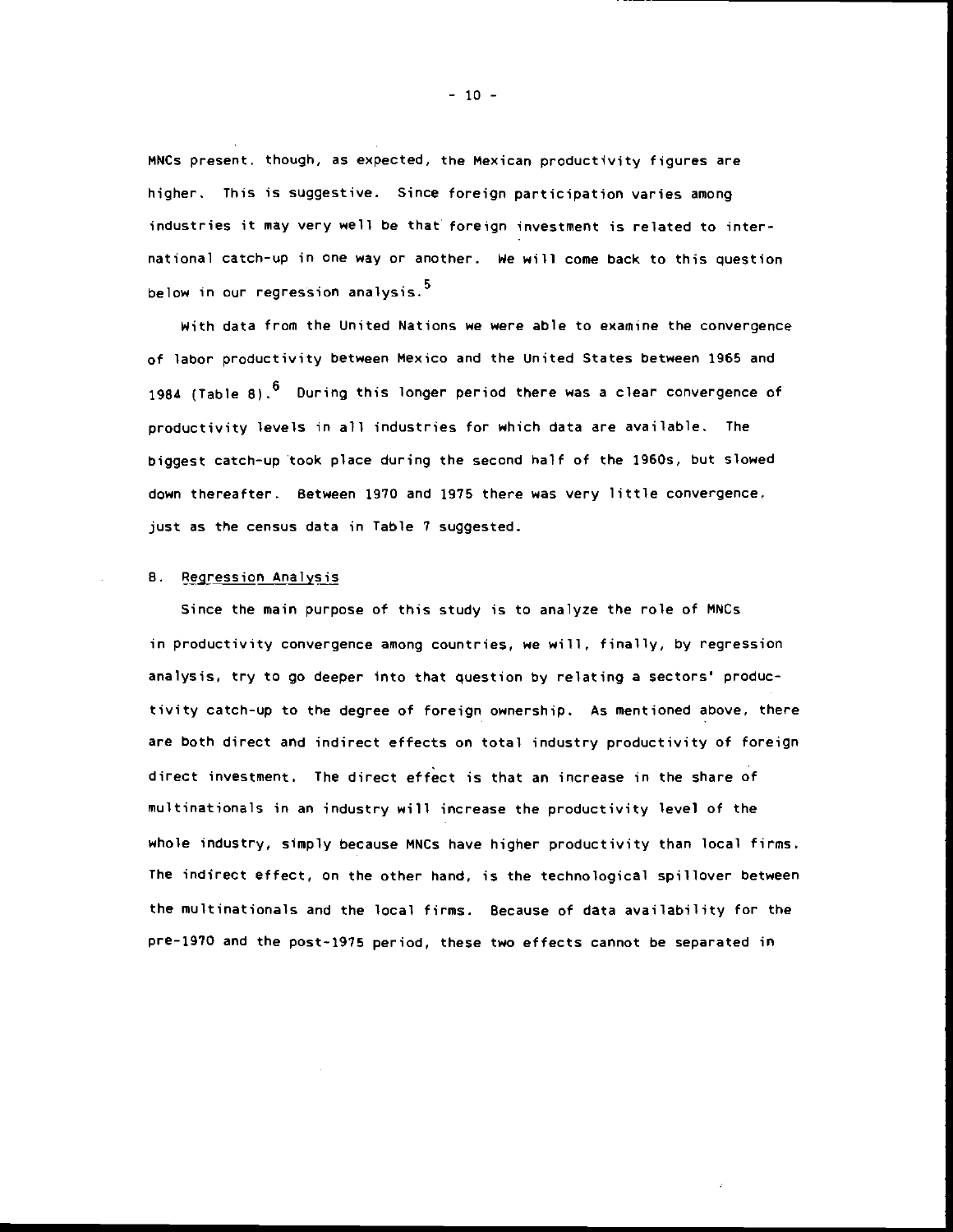the regression.

As before, two regression forms are used. The dependent variable, in the first, is the rate of productivity growth of Mexican industries (local plus foreign firms), and, in the second, it is the rate of Convergence in labor productivity levels between Mexican and U.S. industries. These variables are related to the degree of foreign ownership of an industry in Mexico and the initial Mexican-U.S. productivity gap. Both foreign ownership and the initial productivity gap are significantly related to productivity growth within the Mexican industry and its speed of catch-up to the corresponding U.S. productivity level (see Table 9). This holds for both the longer 1965-77 and 1965-84 period, as well as the shorter 1970-75 period.<sup>7</sup> The capital-labor ratio is again significant and negative for productivity growth in Mexico, suggesting that catch—up with the United States is faster when the investment requirements are lower. Finally, output growth is here statistically insignificant.

#### IV. Conclusion

Four principal findings emerge from this study. First, productivity levels of locally-owned firms in Mexico have converged on those of foreignowned firms. Second, both the rate of productivity growth of local firms and their rate of catch—up to the multinationals are positively related to the degree of foreign ownership of an industry. Third, the productivity gap between Mexico and U.S. manufacturing has diminished between the mid-1950s and the mid—1980s. Fourth, the rate of productivity growth of Mexican industries and its rate of convergence to the United States are higher in industries with

— 11 —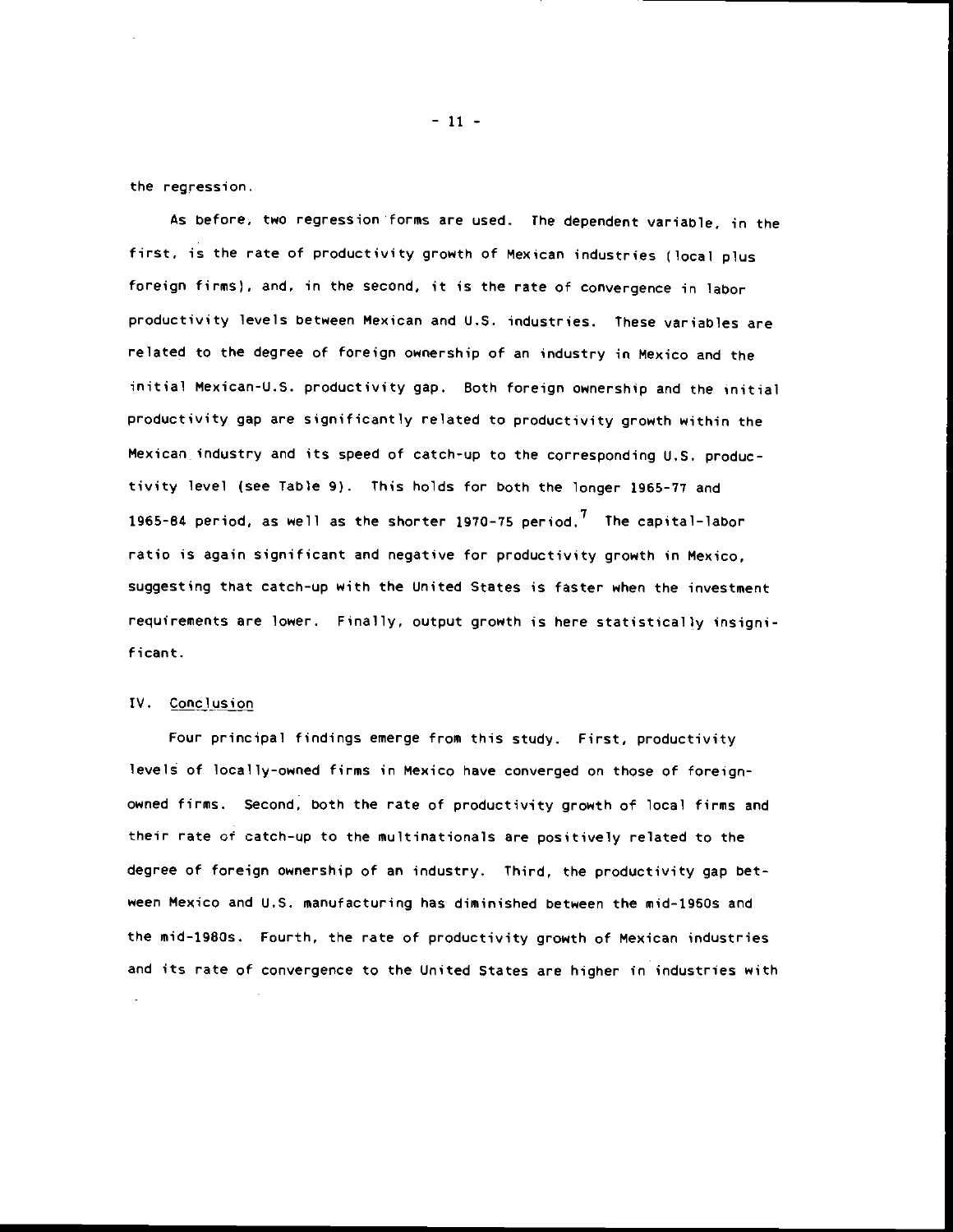a greater presence of multinationals. The results support the advantages of backwardness thesis in two senses: first, between more advanced and more backward countries and, second, between more modern and more backward segments of an industry.

The results also suggest that local firms in Mexico have gained productivity "spillovers' from the presence of multinational firms in the Mexican economy. However, there is another possibility, namely, that competitive pressure from multinationals forces out the inefficient local firms. This is consistent with the finding that convergence between local and foreign firms is faster when output growth is lower, though this finding might also be due to greater efficiency gains of local firms during periods of slack demand. With the data at hand, we cannot distinguish between these two possibilities.

There is strong evidence that the presence of multinational firms acts as a catalyst to the productivity growth in Mexico and that foreign direct investment speeds up the convergence process between Mexico and the United States. However, the available data do not allow us to say whether this is due to productivity 'spillovers" or simply to the fact that MNCs are more productive than Mexican firms. Although we could not reject the spillover benefit hypothesis, the productivity convergence between Mexico and the United States might also be due, wholly or in part, to the direct effect of foreign investment. This possibility is strengthened by the finding that the productivity levels of the foreign affiliates in Mexico were very close to those in the United States, while the Mexican firms were lagging far behind. Thus, an increase in the share of multinationals within an industry will increase the level of productivity within the total Mexican

 $-12 -$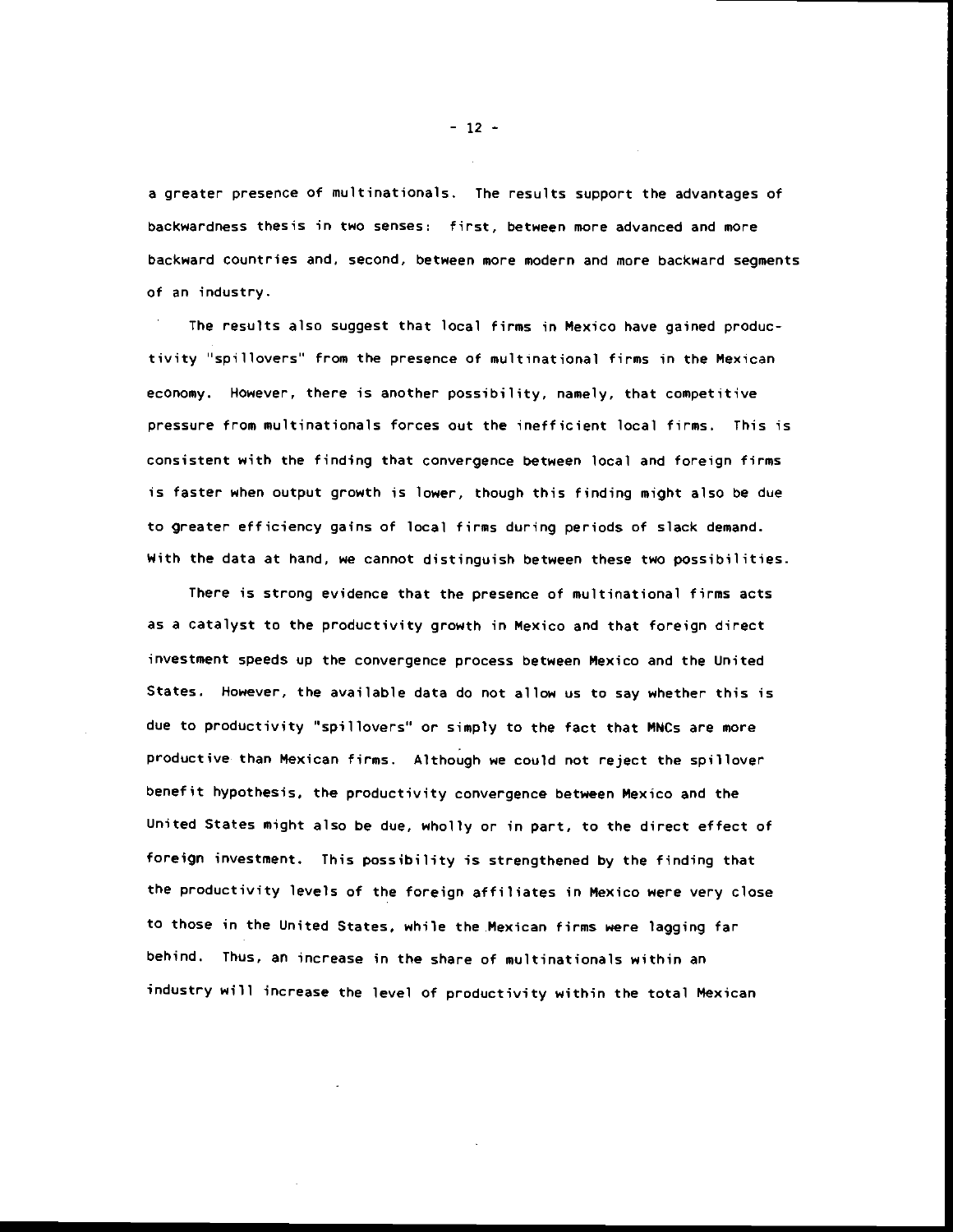industry, without any productivity growth among local firms. Furthermore, the importance of this direct effect is strengthen by the fact that the largest catch-up effect was registered between 1965 and 1970, a time when Mexico received a large injection of foreign investment. 8

In general, ne conclude that multinational firms have contributed to a geographical diffusion of technology and acted as a bridge between advanced and less advanced countries.

 $\hat{\boldsymbol{\beta}}$ 

 $\sim$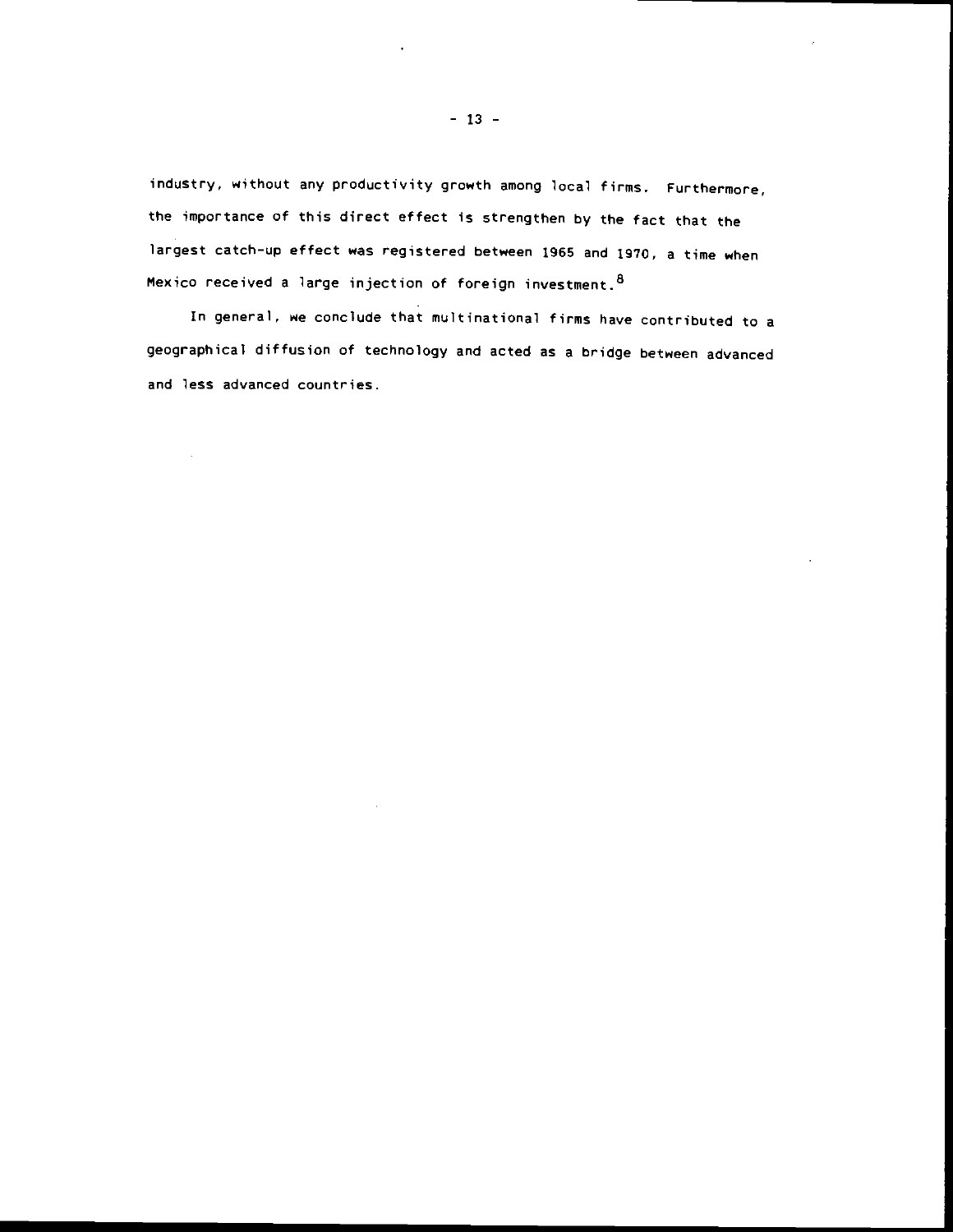#### Footnotes

'Data on the proportion of output and employment accounted for by foreign firms in Mexican manufacturing industries are provided in Blomstróm (1989).

2Results are similar for the share of industry output accounted for by MNCs.

 $3$ This "excise effect" will be explored more fully in a later paper. Regressions were also performed on the 4-digit industry level. The results were similar, but less robust, probably because of the greater noise in the data at the more disaggregated level.

4As indicated in the footnote of Table 6, the exchange rate was used to convert Mexican pesos to U.S. dollars. See Maddison and van Ark (1989) for a discussion.

<sup>5</sup>It should be noted that this period is atypical, since 1975 was a recession year in Mexico, but not in the United States.

<sup>6</sup>Compared to the data used earlier, the UN data are based on samples of firms. Most likely, large firms are over-represented in the sample data, since they show higher labor productivity than do the Census data (compare figures in Tables 7 and 8). An interesting question for future research is, therefore, whether only parts of the Mexican industry (the "modern" part) is converging, while others (the 'traditional' sector) are not. Such a pattern was suggested in Blomström (1986), and should be examined further.

<sup>7</sup>The fact that the results are slightly weaker for the 1965-84 period than for the 1965-77 period is likely due to the effects of the debt crisis on Mexican productivity performance after 1982.

# $-14 -$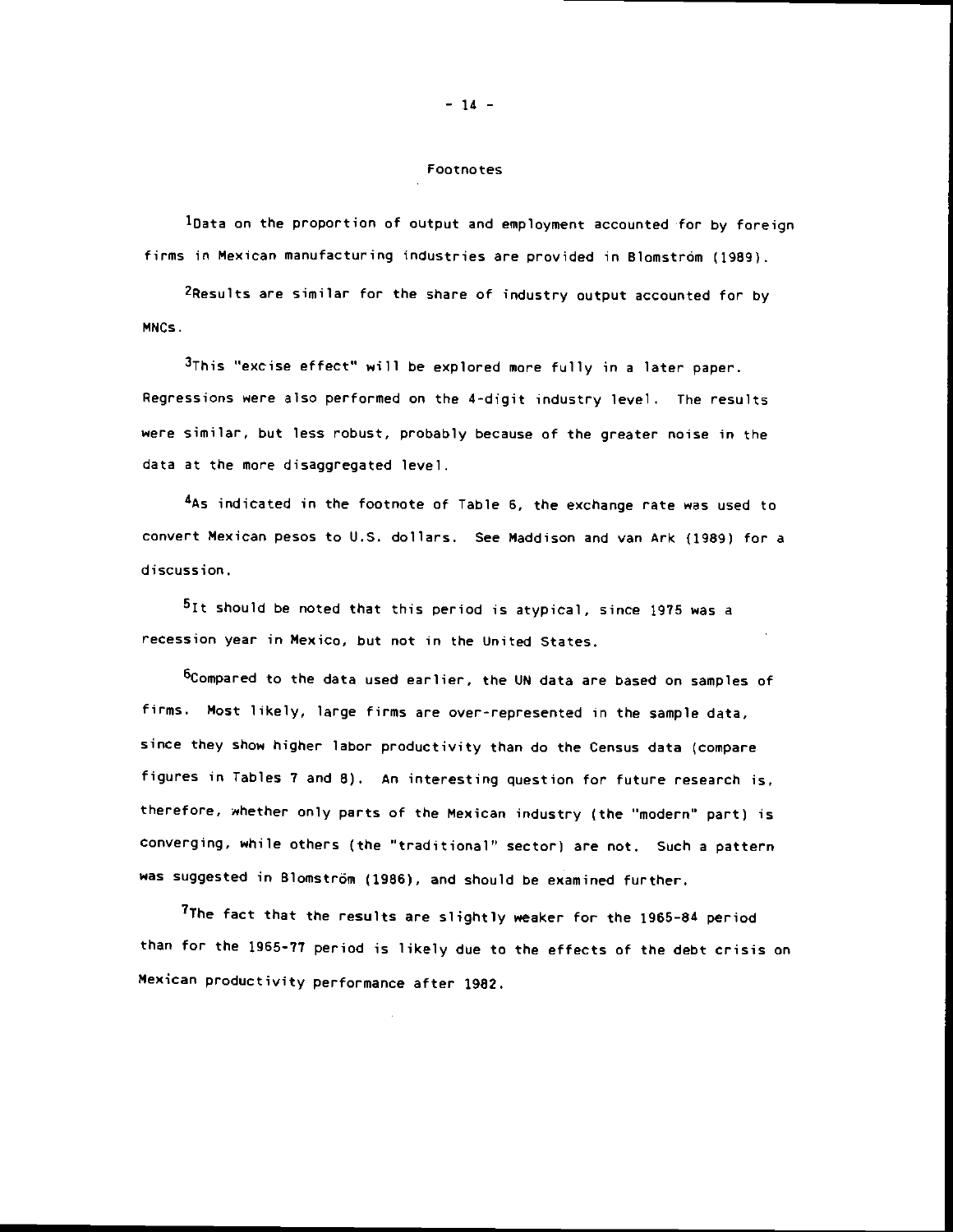8We know that the United States dominates the foreign investment activities in Mexico. For instance, the U.S. Department of Commerce reports that in 1917, U.S. multinationals employed 302,000 people in Mexican manufacturing industries. The closest year for which Mexican data are available is 1975, and then all foreign firms in manufacturing employed 312,549 people. Between 1966 and 1977, the employment in U.S. majority-owned affiliates in Mexico increased from 102.000 to 171,000 (there are no data on minority-owned aff iliates for 1966).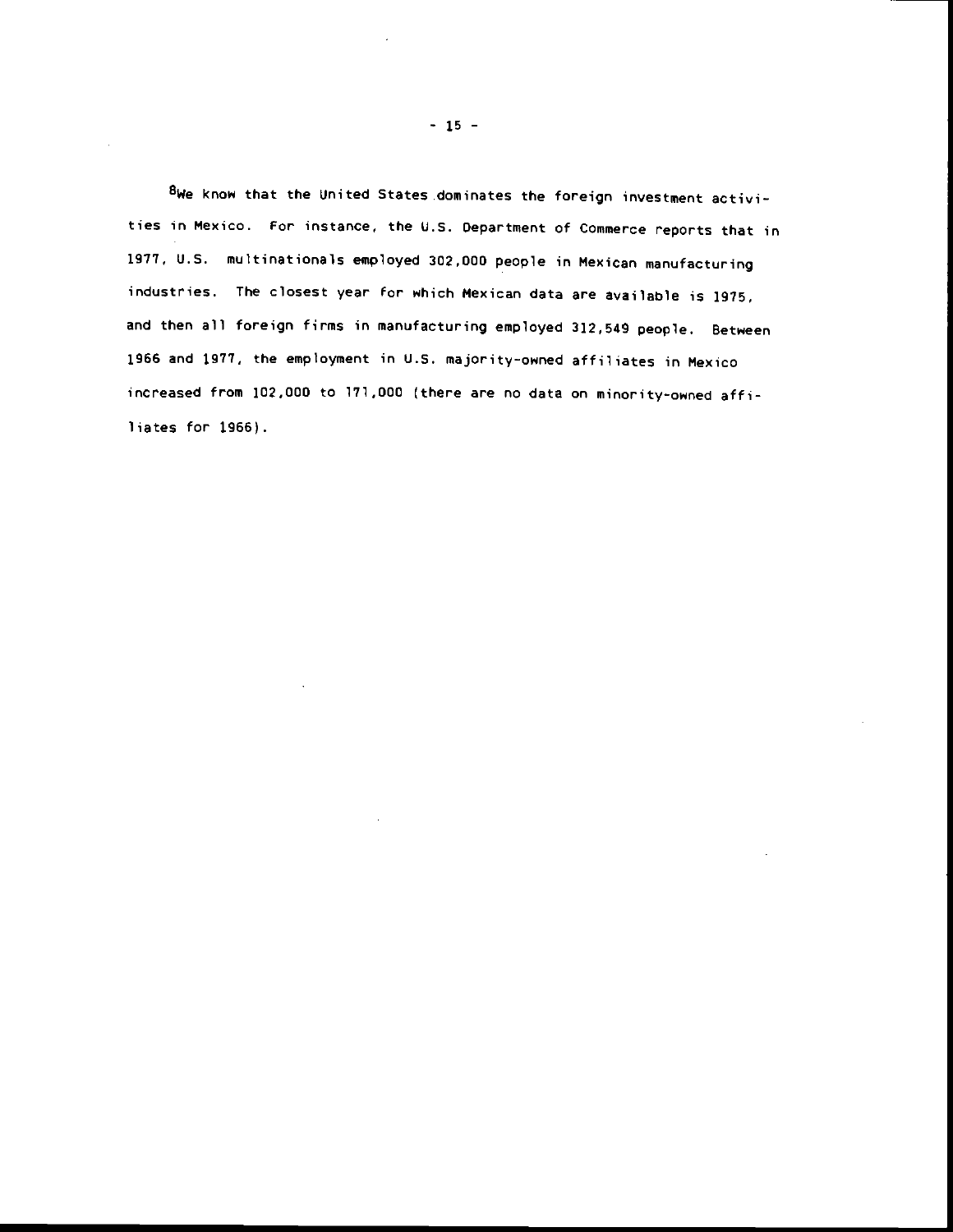### REFERENCES

 $\sim$ 

 $\sim 10$ 

- Abramovitz, Moses, "Catching Up, Forging Ahead, and Falling Behind." Journal of Economic History, Vol. 46, June 1986, 385-406.
- Baumol, William J., "Productivity Growth, Convergence, and Welfare: What the Long-Run Data Show," American Economic Review. Vol. 76, Dec. 1986, 1072-85.
- Baumol, William 3., and Edward N. Wolff, "Productivity Growth, Convergence, and Welfare: Reply," American Economic Review, Vol. 78, December, 1988. 1155-9.
- Blomstrdm, Magnus, "Foreign Investment and Productive Efficiency: The Case of Mexico." Journal of Industrial Economics. Vol. S5, September, 1986, 97-110.
- Blomström, Magnus, Foreign Investment and Spillovers: A Study of Technology Transfer to Mexico, (London: Routledge), 1989.
- Caves, Richard, "Multinational Firms, Competition, and Productivity in Host Country Markets," Economica, Vol. 41, 1974, 176-83.
- Dollar, David, Edward N. Wolff, and William 3. Baumol, "The Factor Price Equalization Model and Industry Labor Productivity: An Empirical Test Across Countries," in R. Feenstra, (Ed.), Empirical Methods for International Trade, (Cambridge, Mass.: M.I.T. Press), 1987.
- Dollar. David, and Edward N. Wolff, "Convergence of Labor Productivity Among Industrial Countries, 1963-1982," Review of Economics and Statistics, Vol. 70, November, 1988, 549-58.

Gershenkron, Alexander, "Economic Backwardness in Historical Perspective,"

 $\sim 10$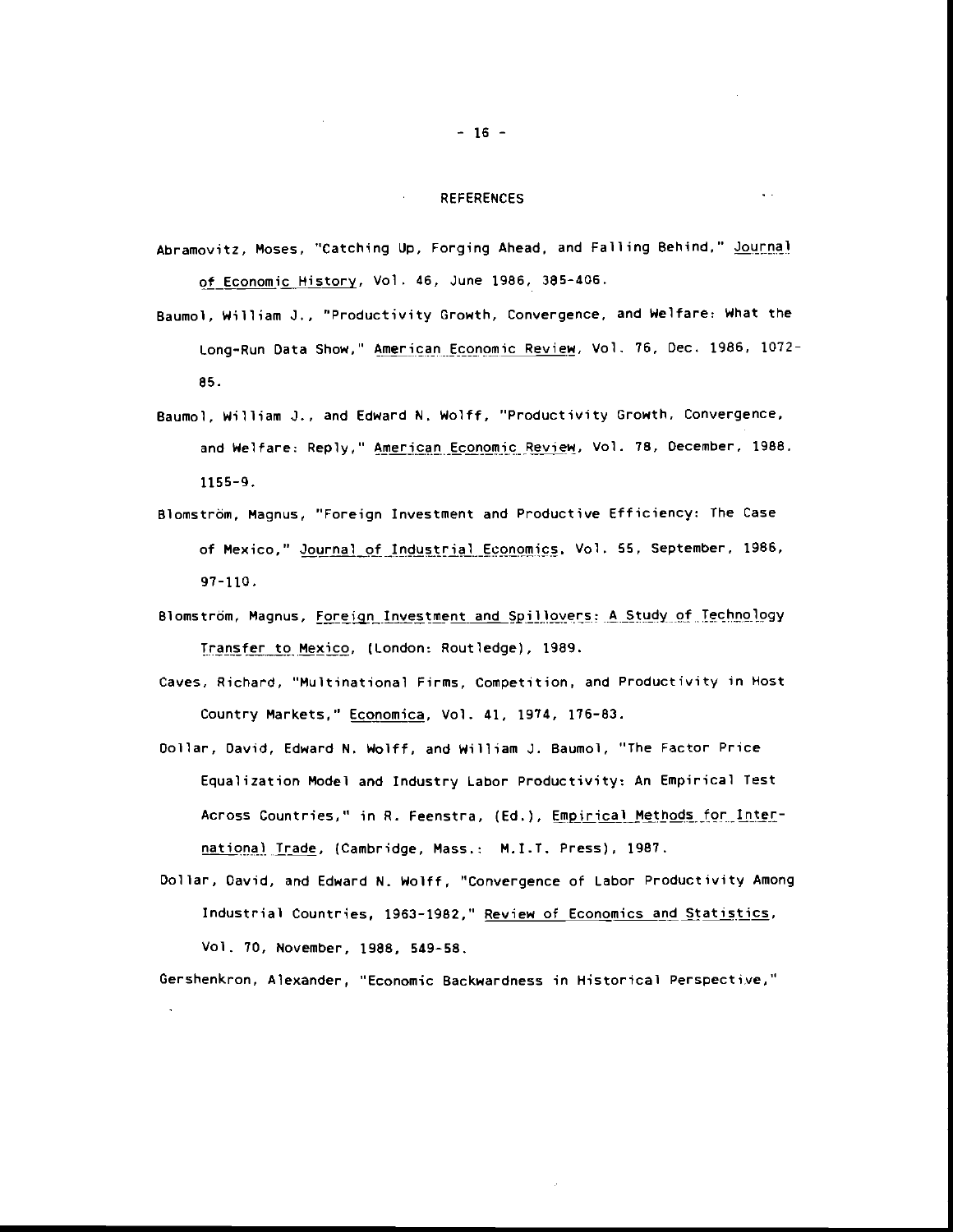in Bert F. Hoselitz, (Ed.), The Progress of Underdeveloped Areas, (Chicago: University of Chicago Press), 1952.

- Globerman, Steven, "Foreign Oirect Investment and 'Spillover' Efficiency Benefits in Canadian Manufacturing Industries," Canadian Journal of Economics, Vol. 12, No. 1, 1979, 42-56.
- Lall, Sanjaya, "Developing Countries as Exporters of Industrial Technology," Research Policy, Vol. 9, 1980, 24-52.
- Maddison, Angus. and Bart van Ark, "International Comparisons of Purchasing Power, Real Output, and Labour Productivity: A Case Study of Brazilian, Mexican, and U.S. Manufacturing," Review of Income and Wealth, Series 35, No. 1, March, 1989, 1-30.
- Teece, The Multinational Corporation and Resource Cost of International Technology Transfer, (Cambridge, Mass.: Ballinger Publishing Co.), 1976. Wolff, Edward N., "Capital Formation and Productivity Convergence," mimeo,

1988.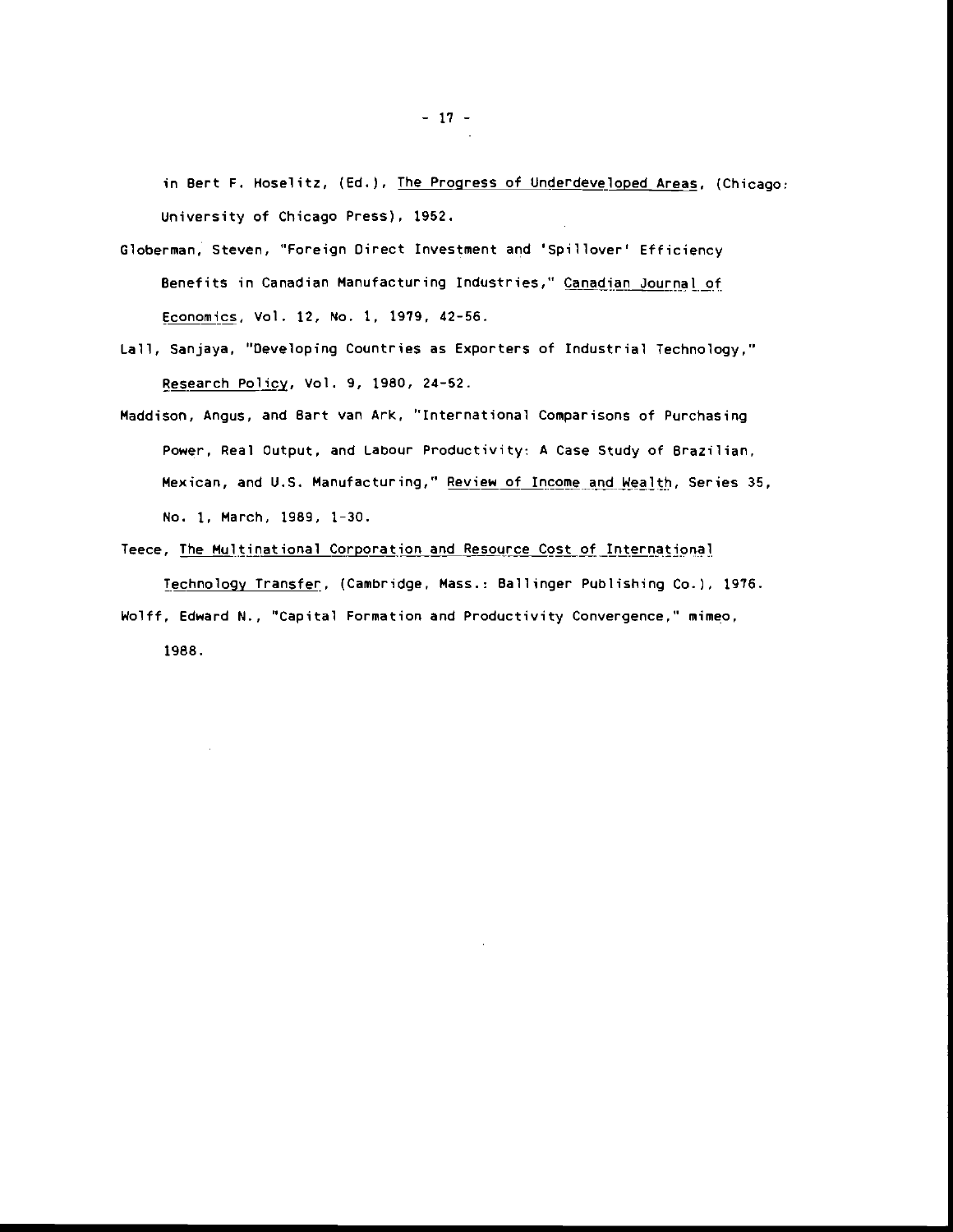### Table I

#### Comparison of Labor Productivity Levels Between Foreign and Domestic Firms in Mexico, 1970'

Productivity Level by Segment as a Fraction of The Overall Productivity Level of the Industry

|                             |            |                     | Value Added per Employee |                                             |      |                                            |      | Gross Output per Employee     |
|-----------------------------|------------|---------------------|--------------------------|---------------------------------------------|------|--------------------------------------------|------|-------------------------------|
| Industry <sup>b</sup>       | <b>MNC</b> |                     | Locally Owned            | Total<br>State Private Domest. <sup>c</sup> |      | Loc <u>ally-Owned</u><br>MNC State Private |      | Total<br>Domest. <sup>c</sup> |
| $20$ -Food                  | 2.19       | 0.78                | 0.85                     | 0.84                                        | 2.12 | 0.79                                       | 0.86 | 0.85                          |
| 21-Tobacco                  | 1.17       | $\ddotsc$           | 0.16                     | 0.16                                        | 1.16 | $ -$                                       | 0.19 | 0.19                          |
| 22-Textile Mill             | 1.43       | 0.62                | 0.96                     | 0.94                                        | 1.38 | 0.60                                       | 0.97 | 0.95                          |
| 23-Apparel                  | 2.48       | 1.75                | 0.95                     | 0.96                                        | 2.31 | 1.92                                       | 0.95 | 0.96                          |
| 24-Lumber & Wood            | 2.41       | 1.42                | 0.92                     | 0.95                                        | 2.58 | 1.13                                       | 0.93 | 0.94                          |
| 25-Furniture                | 1.41       | 1.85                | 0.94                     | 0.97                                        | 1.10 | 1.93                                       | 0.95 | 0.99                          |
| $26$ -Paper                 | 1.33       | 1.51                | 0.87                     | 0.91                                        | 1.52 | 1.22                                       | 0.83 | 0.86                          |
| 27-Printing &<br>Publishing | 2,00       | 0.99                | 0.95                     | 0.95                                        | 1.72 | 0.86                                       | 0.97 | 0.97                          |
| 28-Chemicals                | 1.28       | 0.94                | 0.75                     | 0.77                                        | 1.17 | 1.20                                       | 0.82 | 0.86                          |
| 29-Petroleum & Coal         | 2.04       | 1.63                | 0.54                     | 0.74                                        | 1.87 | 1.60                                       | 0.60 | 0.78                          |
| 30-Rubber & Plastics 2.50   |            | $\sim$ $\sim$       | 0.65                     | 0.65                                        | 2.36 | $\sim$ $\sim$                              | 0.68 | 0.68                          |
| 31-Leather                  | 1.87       | 1.36                | 0.98                     | 0.98                                        | 1.70 | 3.36                                       | 0.98 | 0.98                          |
| 32-Stone, Clay &<br>Glass   | 1.74       | 0.88                | 0.90                     | 0.90                                        | 1.84 | 0.81                                       | 0.89 | 0.88                          |
| 33-Primary Metals           | 1.13       | 1.13                | 0.79                     | 0.92                                        | 1.16 | 1.11                                       | 0.78 | 0.91                          |
| 34-Fabricated Metals 1.51   |            | 3.70                | 0.87                     | 0.89                                        | 1.42 | 4.22                                       | 0.89 | 0.91                          |
| 35-Non-Elec. Equip. 1.47    |            | 1.54                | 0.75                     | 0.76                                        | 1.59 | 2.21                                       | 0.68 | 0.69                          |
| 36-Electric Equip.          | 1.49       | $\sim$ $\sim$       | 0.74                     | 0.74                                        | 1.47 | $\sim$ $\sim$ $-$                          | 0.75 | 0.75                          |
| 37-Transport Equip.         | 1.37       | 1.07                | 0.62                     | 0.75                                        | 1.53 | 1.06                                       | 0.47 | 0.65                          |
| 38-Instruments              | 1.54       | $\bullet$ $\bullet$ | 0.75                     | 0.75                                        | 1.68 | $\sim 10^{-1}$                             | 0.69 | 0.69                          |
| <b>39-Miscel. Manuf.</b>    | 1.45       | $\sim$ $\sim$       | 0.90                     | 0.90                                        | 1.25 | $\sim$ $\sim$                              | 0.95 | 0.95                          |
| Total Manuf.                | 1.88       | 1.33                | 0.75                     | 0.79                                        | 1.85 | 1.53                                       | 0.75 | 0.80                          |

- a. Basic data are from worksheets provided by la Direccion de Estadistica de la Secretaria de Industria y Commercio in Mexico. See the Appendix for details.
- b. Industries are classified by U.S. SIC code and include all four-digit SICs in each industry. See the Appendix for detailed Mexican industry codes included in each U.S. SIC code.
- c. The total domestic sector is defined as the sum of state-owned and privately-owned firms, a separation which is available only for 1970.

### $-18 -$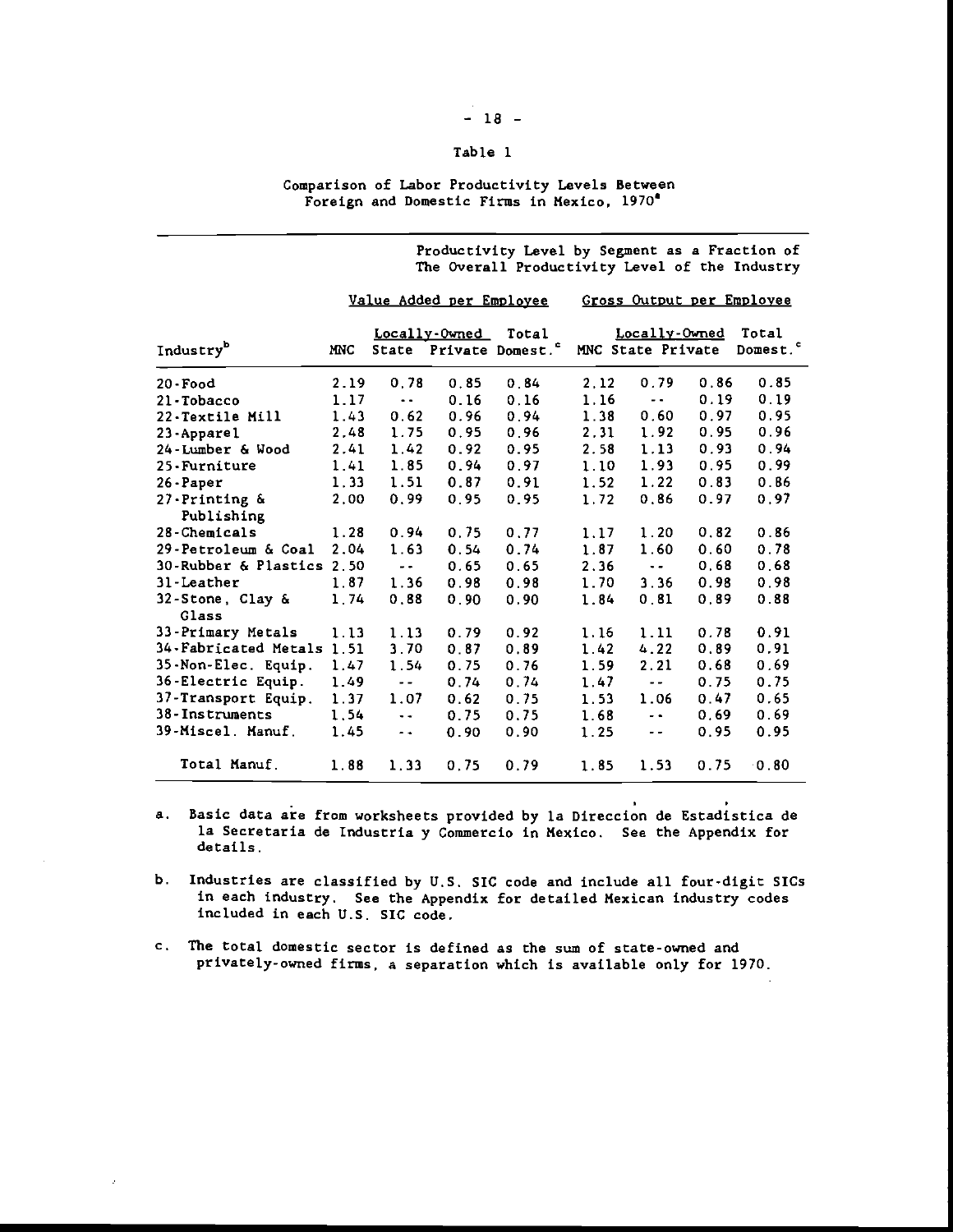# $-19 -$

# Table 2

### Comparison of Capital-Intensity Levels between Foreign and Domestic Firms in Mexico, 1970'

|                       |            |                   | Locally-Owned Total |                               |  |
|-----------------------|------------|-------------------|---------------------|-------------------------------|--|
| Industry <sup>b</sup> | <b>MNC</b> | State             |                     | Private Domestic <sup>e</sup> |  |
| 20-Food               | 2.06       | 2.32              | 0.75                | 0.86                          |  |
| 21-Tobacco            | 1.13       | $\omega = 1$      | 0.37                | 0.37                          |  |
| 22-Textile Mill       | 1.48       | 0.58              | 0.95                | 0.94                          |  |
| 23-Apparel            | 2.48       | 1.62              | 0.95                | 0.96                          |  |
| 24-Lumber & Wood      |            | $4.67$ 1.24       | 0.84                | 0.87                          |  |
| 25-Furniture          |            | $1.14$ 1.50       | 0.97                | 0.99                          |  |
| $26$ -Paper           | 1.61       | 2.95              | 0.69                | 0.83                          |  |
| 27-Printing &         | 2.33       | $1.44 -$          | 0.92                | 0.94                          |  |
| Publishing            |            |                   |                     |                               |  |
| 28-Chemicals          | 1.28       | 1.33              | 0.70                | 0.76                          |  |
| 29-Petroleum & Coal   | 1.01       | 1.36              | 0.92                | 1.00                          |  |
| 30-Rubber & Plastics  | 1.95       | المتعادل          | 0.78                | 0.78                          |  |
| 31-Leather            | 2,45       | 1.59              | 0.96                | 0.96                          |  |
| 32-Stone, Clay &      | 1.75       | 0.65              | 0.90                | 0.89                          |  |
| Glass                 |            |                   |                     |                               |  |
| 33-Primary Metals     | 1.10       | 0.92              | 0.96                | 0.94                          |  |
| 34-Fabricated Metals  | 1.66       | 3.52              | 0.84                | 0.86                          |  |
| 35-Non-Elec. Equip.   | 1.65       | 3.69              | 0.63                | 0.66                          |  |
| 36-Electric Equip.    | 1.43       | $\sim 10^{-10}$   | $0.77 -$            | 0.77                          |  |
| 37-Transport Equip.   |            | $1.31 \quad 1.25$ | 0.60                | 0.79                          |  |
| $38 -$ Instruments    | 2.25       | $\sim$ $\sim$     | 0.43                | 0.43                          |  |
| 39-Miscel. Manuf.     | 1.62       | $\sim$ $\sim$     | 0.87                | 0.87                          |  |
| Total Manuf.          | 1.85       | 1.85              | 0.73                | 0.80                          |  |

## Capital-Labor Ratio by Segment as a Fraction of The Overall Cap ital-Labor Ratio of the Indu stry

- a. Basic data are from worksheets provided by la Direccion de Estadistica de la Secretaria de Industria y Commercio in Mexico. See the Appendix for details. The 1970 capital stock figures are based on capital invertido.
- b. Industries are classified by U.S. SIC code and include all four-digit SICs in each industry. See the Appendix for detailed Mexican industry codes included in each U.S. SIC code.
- c. The total domestic sector is defined as the sum of state-owned and privately-owned firms, a separation which is available only for 1970.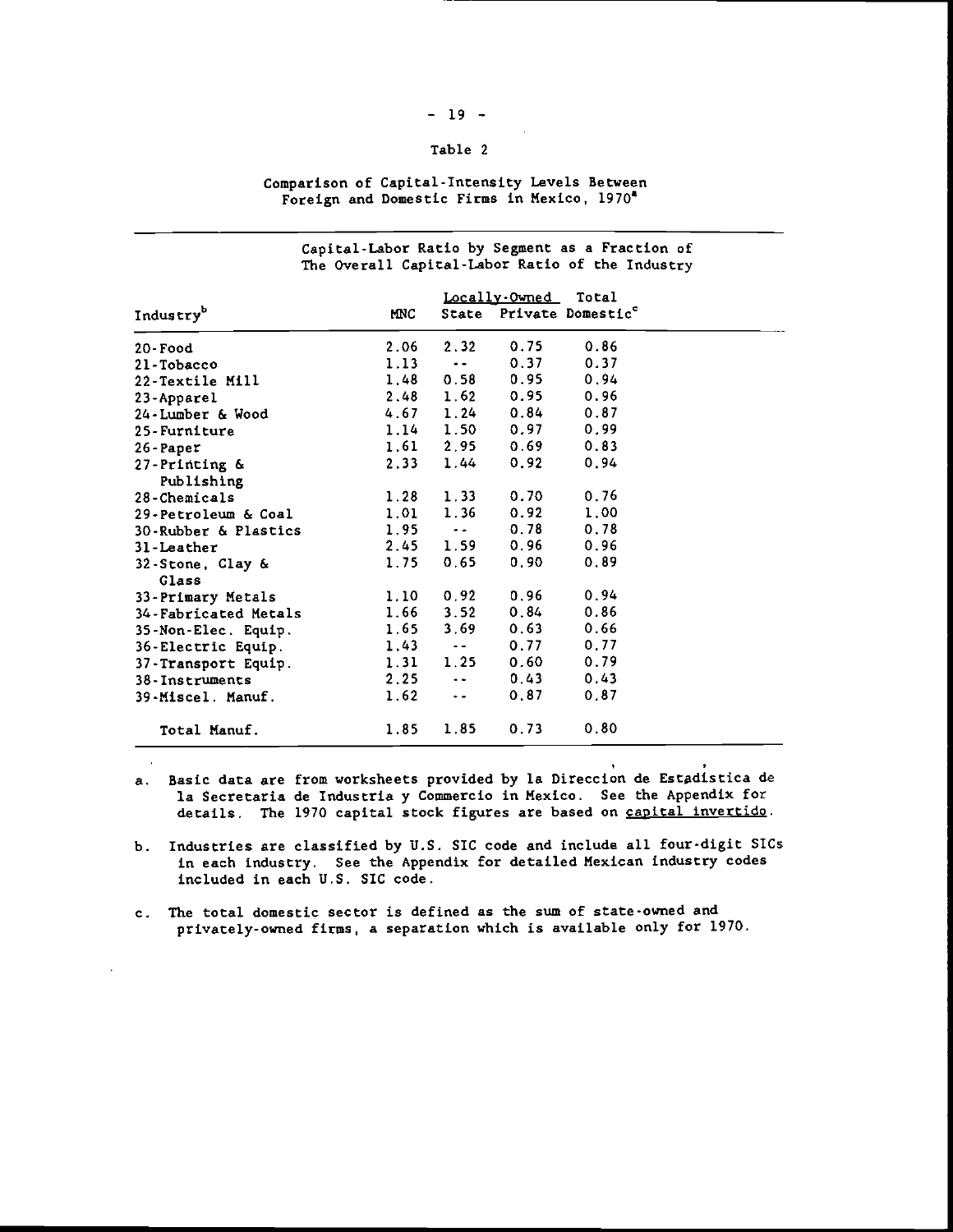# $-20 -$

## Table <sup>3</sup>

### Comparison of TFP Levels Between Foreign and Domestic Firms in Mexico, 1970<sup>a</sup>

|                             |            |               |                   | TFP Level by Segment as a Fraction of<br>The Overall TFP Level of the Industry |      |                                    |      |                               |
|-----------------------------|------------|---------------|-------------------|--------------------------------------------------------------------------------|------|------------------------------------|------|-------------------------------|
|                             |            |               | Value Added Index |                                                                                |      | Gross Output Index                 |      |                               |
| Industry <sup>b</sup>       | <b>MNC</b> |               | Locally-Owned     | Total<br>State Private Domest. <sup>c</sup>                                    |      | Locally-Owned<br>MNC State Private |      | Total<br>Domest. <sup>c</sup> |
| 20-Food                     | 1.29       | 0.42          | 1.02              | 0.93                                                                           | 1.25 | 0.42                               | 1.03 | 0.94                          |
| 21-Tobacco                  | 1.05       | $\sim$ $-$    | 0.35              | 0.35                                                                           | 1.05 | $\sim$ $-$                         | 0.42 | 0.42                          |
| 22-Textile Mill             | 1.14       | 0.80          | 0.98              | 0.98                                                                           | 1.10 | 0.77                               | 0.99 | 0.98                          |
| 23-Apparel                  | 1.37       | 1.31          | 0.97              | 0.98                                                                           | 1.28 | 1.43                               | 0.98 | 0.98                          |
| 24-Lumber & Wood            | 0.82       | 1.26          | 1.00              | 1.02                                                                           | 0.87 | 1.00                               | 1.01 | 1.01                          |
| 25-Furniture                | 1.31       | 1.45          | 0.95              | 0.98                                                                           | 1.03 | 1.52                               | 0.97 | 1.00                          |
| $26$ -Paper                 | 0.98       | 0.71          | 1.06              | 1.01                                                                           | 1.12 | 0.57                               | 1.02 | 0.95                          |
| 27-Printing &<br>Publishing | 1.20       | 0.81          | 0.99              | 0.98                                                                           | 1.04 | 0.70                               | 1.01 | 1.00                          |
| 28-Chemicals                | 1.08       | 0.77          | 0.93              | 0.90                                                                           | 0.99 | 0.99                               | 1.01 | 1.01                          |
| 29-Petroleum & Coal         | 2.03       | 1.28          | 0.58              | 0.74                                                                           | 1.86 | 1.25                               | 0.64 | 0.78                          |
| 30-Rubber & Plastics 1.57   |            | $\sim$ $\sim$ | 0.75              | 0.75                                                                           | 1.49 | $\sim$ $-$                         | 0.79 | 0.79                          |
| 31 - Leather                | 1.10       | 1.05          | 1.00              | 1.00                                                                           | 1.00 | 2.61                               | 1.00 | 1.00                          |
| 32-Stone, Clay &<br>Glass   | 1.22       | 1.09          | 0.95              | 0.95                                                                           | 1.29 | 1.01                               | 0.94 | 0.94                          |
| 33-Primary Metals           | 1.07       | 1.20          | 0.81              | 0.96                                                                           | 1.09 | 1.17                               | 0.80 | 0.94                          |
| 34-Fabricated Metals 1.11   |            | 1.56          | 0.95              | 0.97                                                                           | 1.04 | 1.78                               | 0.97 | 0.99                          |
| 35-Non-Elec. Equip.         | 1.07       | 0.61          | 0.95              | 0.94                                                                           | 1.16 | 0.87                               | 0.86 | 0.86                          |
| 36-Electric Equip.          | 1.20       | $\sim$ $-$    | 0.85              | 0.85                                                                           | 1.18 | $\sim$ $\sim$                      | 0.86 | 0.86                          |
| 37-Transport Equip.         | 1.16       | 0.93          | 0.81              | 0.85                                                                           | 1.30 | 0.92                               | 0.61 | 0.73                          |
| 38-Instruments              | 0.92       | $\sim$ $\sim$ | 1.09              | 1.09                                                                           | 1.00 | $\sim$ $\sim$                      | 0.99 | 0.99                          |
| 39-Miscel. Manuf.           | 1.11       | $\sim$ $\sim$ | 0.97              | 0.97                                                                           | 0.96 | $\sim$ $\sim$                      | 1.01 | 1.01                          |
| Total Manuf.                | 1.24       | 0.87          | 0.90              | 0.90                                                                           | 1.22 | 1.01                               | 0.90 | 0.91                          |
|                             |            |               |                   |                                                                                |      |                                    |      |                               |

a. Basic data are from worksheets provided by la Direccion de Estadistica de Ia Secretaria de Industria y Commercio in Mexico. The 1970 capital stock figures are based on capital invertido. TFP is measured as a ratio of an industry's output Y to a weighted average of employment (L) and capital stock  $(K)$ :

TFP =  $Y/[\alpha L + (1-\alpha)K]$ 

where a is the industry's wage share.

b. Industries are classified by U.S. SIC code and include all four-digit SICs in each industry. See the Appendix for detailed Mexican industry codes included in each U.S. SIC code.

c. The total domestic sector is defined as the sum of state-owned and privately-owned firms, a separation which is available only for 1970.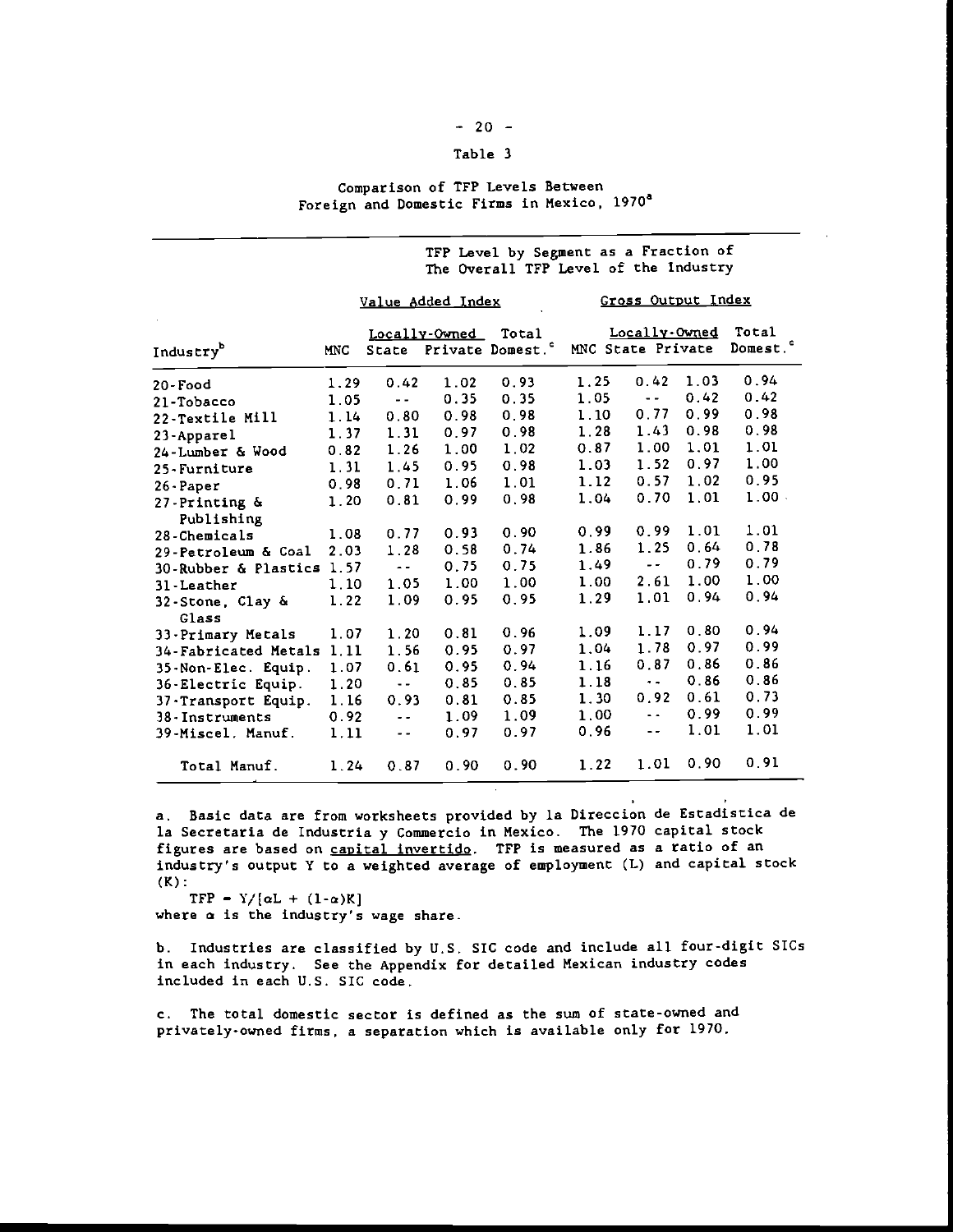# $-21 -$

### Table 4

### Productivity Convergence Between Foreign and Domestic Firms in Mexico, 1970-75"

|                             |           | All 4-Digit Industries |               |      |               |                    |               |  |  |
|-----------------------------|-----------|------------------------|---------------|------|---------------|--------------------|---------------|--|--|
|                             | Value     | Gross                  |               |      |               | With MNCs<br>Gross |               |  |  |
|                             | Added per | Output per             |               |      |               | Output per         |               |  |  |
|                             | Employee  | Employee               |               | TFP  |               | Employee           |               |  |  |
| Industry <sup>b</sup>       | 1970      | 1970                   | 1975          | 1970 | 1975          | 1970               | 1975          |  |  |
| $20$ - Food                 | 0.39      | 0.40                   | 0.50          | 0.75 | 0.54          | 0.48               | 0.59          |  |  |
| 21-Tobacco                  | 0.14      | 0.16                   | $\sim$ $\sim$ | 0.40 | $\sim$ $\sim$ | 0.16               | $\sim$ $\sim$ |  |  |
| 22-Textile Mill             | 0.66      | 0.69                   | 0.65          | 0.89 | 0.87          | 0.79               | 0.64          |  |  |
| 23-Apparel                  | 0.39      | 0.42                   | 0.71          | 0.77 | 1.36          | 0.42               | 0.72          |  |  |
| 24-Lumber & Wood            | 0.39      | 0.37                   | 0.44          | 1.16 | 1.19          | 0.36               | 0.44          |  |  |
| 25-Furniture                | 0.69      | 0.90                   | 0.53          | 0.97 | 0.71          | 0.91               | 0.53          |  |  |
| $26$ -Paper                 | 0.68      | 0.56                   | 1.02          | 0.85 | 0.79          | 0.56               | 1.02          |  |  |
| 27-Printing &<br>Publishing | 0.48      | 0.56                   | 0.76          | 0,96 | 0.86          | 0.56               | 0.76          |  |  |
| 28-Chemicals                | 0.60      | 0.73                   | 0.69          | 1.02 | 0.84          | 0.75               | 0.70          |  |  |
| 29-Petroleum & Coal         | 0.36      | 0.42                   | 0.59          | 0.42 | 0.69          | 0.53               | 0.64          |  |  |
| 30-Rubber & Plastics        | 0.26      | 0.29                   | 0.46          | 0.53 | 0.93          | 0.29               | 0.46          |  |  |
| $31$ -Leather               | 0.52      | 0.58                   | 0.72          | 1.00 | 1.16          | 0.59               | 0.73          |  |  |
| 32-Stone, Clay & Glass      | 0.52      | 0.48                   | 0.57          | 0.72 | 0.84          | 0.52               | 0.62          |  |  |
| 33-Primary Metals           | 0.81      | 0.78                   | 0.79          | 0.87 | 0.75          | 0.78               | 0.79          |  |  |
| 34-Fabricated Metals        | 0.59      | 0.64                   | 0.68          | 0.95 | 1,00          | 0.64               | 0.68          |  |  |
| 35-Non-Elec. Equip.         | 0.52      | 0.44                   | 1.04          | 0.74 | 1.09          | 0.44               | 1.06          |  |  |
| 36-Electric Equip.          | 0.49      | 0.51                   | 1.13          | 0.73 | 1.23          | 0.51               | 1.13          |  |  |
| 37-Transport Equip.         | 0.55      | 0.42                   | 0.36          | 0.57 | 0.45          | 0.43               | 0.36          |  |  |
| 38-Instruments              | 0.49      | 0.41                   | 0.54          | 0.99 | 1.36          | 0.49               | 0.57          |  |  |
| 39-Miscel. Manuf.           | 0.62      | 0.76                   | 0.66          | 1.06 | 1.01          | 0.76               | 0.68          |  |  |
| Total Manuf.                | 0.42      | 0.43                   | 0.61          | 0.75 | 0.79          | 0.47               | 0.64          |  |  |

a. Basic data are from worksheets provided by la Direccion de Estadistica de la Secretaria de Industria y Commercio in Mexico. The TFP figures are based on gross output in each year, but for 1970 the capital stock figures are based on capital invertido, while for 1975, they are based on activos fijos brutos. Since the two concepts differ, comparisons based on the TFP figures in columns four and five of the table should be interpreted with caution. See the Appendix for details.

b. Industries are classified by U.S. SIC code. The results in the first five columns are based on all four-digit SICs in each industry. The results in the last two columns are based on only the four-digit SICS in which MNCs are present in either 1970 or 1975. See the Appendix for detailed Mexican industry codes included in each U.S. SIC code.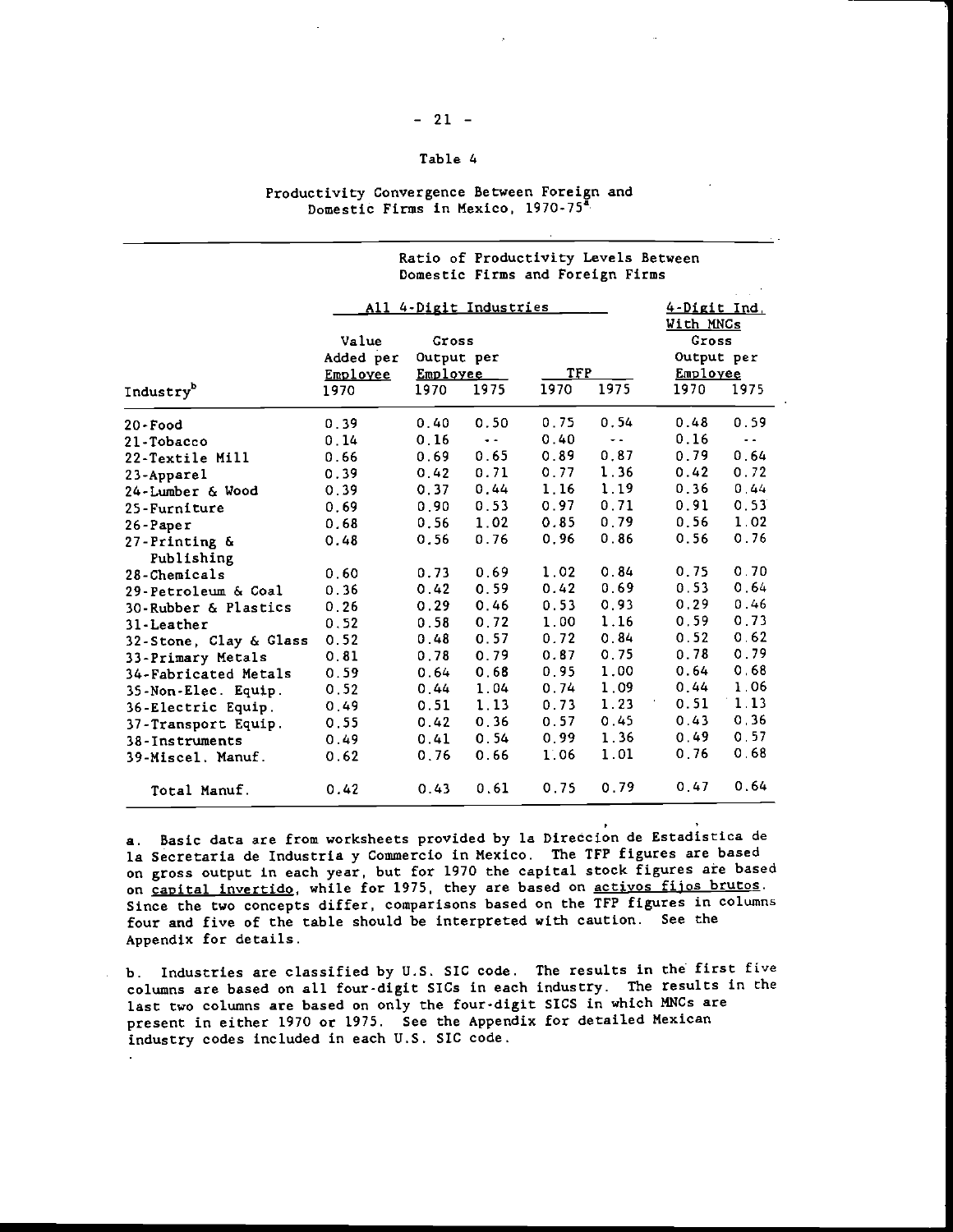# $-22 -$

### Table 5

|                                                | Dependent Variable: |               |                                                                                                    |                                       |  |  |  |  |  |  |
|------------------------------------------------|---------------------|---------------|----------------------------------------------------------------------------------------------------|---------------------------------------|--|--|--|--|--|--|
| Independent<br>Variables                       |                     | LPGLOC LPGLOC | <b>LPGLOC</b>                                                                                      | <b>CONVLF</b>                         |  |  |  |  |  |  |
| Constant                                       |                     |               | $-0.048$ $0.147$ $0.172$ $0.219$<br>$(1.52)$ $(2.94)$ $(3.47)$ $(3.06)$                            |                                       |  |  |  |  |  |  |
| <b>FORSHARE</b>                                |                     |               | $0.351$ ** $0.245$ ** $0.372$ ** $0.734$ **<br>$(3.59)$ $(3.34)$ $(4.06)$ $(5.53)$                 |                                       |  |  |  |  |  |  |
| LFLPGAP70                                      |                     |               | $-0.318$ <sup>**</sup> $-0.313$ <sup>**</sup> $-0.446$ <sup>**</sup><br>$(4.35)$ $(4.24)$ $(4.18)$ |                                       |  |  |  |  |  |  |
| <b>OUTPGRTH</b>                                |                     |               |                                                                                                    | $-0.188 - 0.166$<br>$(0.89)$ $(5.41)$ |  |  |  |  |  |  |
| KL1970                                         |                     |               | $-0.482$ <sup>*</sup> $-0.709$ <sup>*</sup>                                                        | $(2.15)$ $(2.18)$                     |  |  |  |  |  |  |
| $R^2$<br>$\overline{R}^2$<br>Std. Err $\sigma$ |                     |               | $0.42$ 0.72 0.79 0.80<br>$0.38$ $0.69$ $0.73$ $0.75$<br>$0.078$ 0.055 0.051 0.074                  |                                       |  |  |  |  |  |  |
| Sample Size <sup>b</sup>                       | 20                  | 20            | 20                                                                                                 | 20                                    |  |  |  |  |  |  |

#### Regression Analysis of Productivity Catch-Up between Foreign and Locally-Owned Firms in Mexico'

Estimated coefficients are shown together with the absolute value of the t-statistic in parentheses. Key:

| LPCLOC:        | annual rate of growth of gross output per employee in locally          |
|----------------|------------------------------------------------------------------------|
|                | owned firms. 1970-75.                                                  |
|                | FORSHARE: share of employment in foreign-owned firms in total industry |
|                | employment, averaged between 1970 and 1975.                            |
|                | LFLPGAP70: ratio of gross output per employee in local firms to gross  |
|                | output per employee in foreign firms, 1970.                            |
|                | OUTPGRTH: average annual rate of growth of industry output, 1970-1975. |
| KL1970:        | industry capital-labor ratio in 1970.                                  |
| <b>CONVLF:</b> | ratio of LFLPGAP75 to LFLPGAP70.                                       |

<sup>b</sup> Basic data are from worksheets provided by la Direccion de Estadistica de Ia Secretaria de Industria y Commercio in Mexico. Industries are classified by 2-digit U.S. SIC code and include all four-digit SICs in each industry. See the Appendix for details.

\* Significant at the .05 level (two-tailed test). Significant at the .01 level (two-tailed test).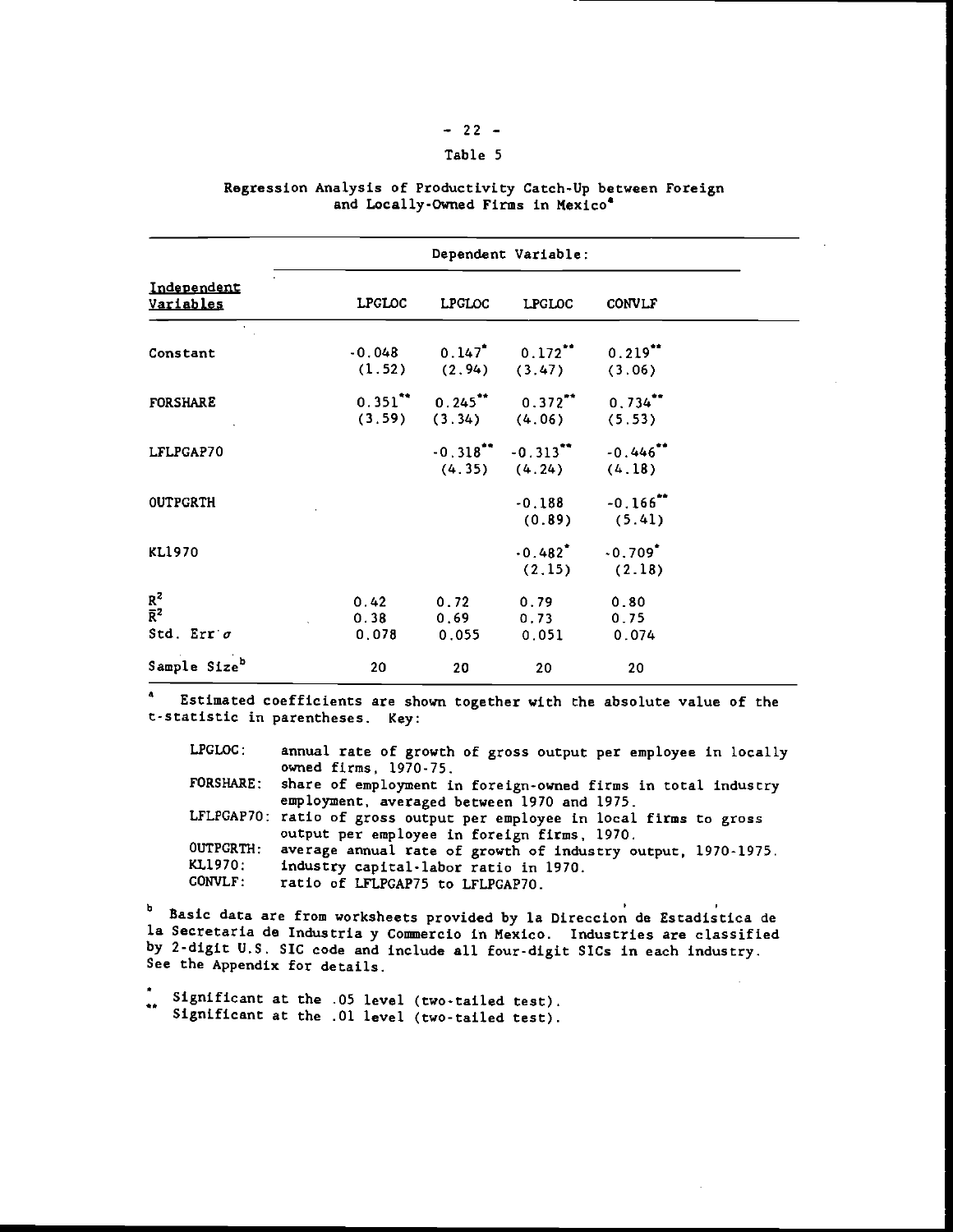#### $-23 -$

### Table 6

|                                     | Value Added per<br>Employee | TFP  |            |          |       |
|-------------------------------------|-----------------------------|------|------------|----------|-------|
| Industry <sup>b</sup><br><b>MNC</b> | Domestic Total              |      | <b>MNC</b> | Domestic | Total |
| 0.94<br>20-Food                     | 0.36                        | 0.43 | 1.05       | 0.64     | 0.71  |
| 0.45<br>21-Tobacco                  | 0.06                        | 0.39 | 0.46       | 0.15     | 0.43  |
| 1.09<br>22-Textile Mill             | 0.72                        | 0.76 | 1.17       | 0.95     | 0.98  |
| 1.65<br>23-Apparel                  | 0.64                        | 0.67 | 0.65       | 0.51     | 0.51  |
| 0.69<br>24-Lumber & Wood            | 0.27                        | 0.29 | 0.50       | 0.43     | 0.43  |
| 1.03<br>25 - Furniture              | 0.71                        | 0.73 | 0.82       | 0.62     | 0.63  |
| 0.84<br>26-Paper                    | 0.57                        | 0.63 | 0.92       | 0.85     | 0.87  |
| 0.82<br>27-Printing & Publishing    | 0.39                        | 0.41 | 0.64       | 0.48     | 0.49  |
| 0.85<br>28-Chemicals                | 0.51                        | 0.66 | 1.15       | 0.87     | 1.01  |
| 29-Petroleum & Coal<br>0.48         | 0.17                        | 0.24 | 1.15       | 0.42     | 0.57  |
| 1.66<br>30-Rubber & Plastics        | 0.43                        | 0.67 | 1.76       | 0.71     | 1.00  |
| 0.97<br>31-Leather                  | 0.51                        | 0.52 | 0.50       | 0.47     | 0.47  |
| 32-Stone, Clay & Glass<br>0.79      | 0.41                        | 0.46 | 0.85       | 0.59     | 0.63  |
| 0.76<br>33-Primary Metals           | 0.62                        | 0.67 | 1.07       | 0.94     | 0.99  |
| 0.55<br>34-Fabricated Metals        | 0.33                        | 0.37 | 0.58       | 0.46     | 0.48  |
| 0.66<br>35-Non-Elec. Equip.         | 0.34                        | 0.45 | 0.57       | 0.47     | 0.52  |
| 1.10<br>36-Electric Equip.          | 0.54                        | 0.73 | 0.96       | 0.66     | 0.79  |
| 0.73<br>37-Transport Equip.         | 0.40                        | 0.53 | 0.78       | 0.55     | 0.65  |
| 0, 87<br>38-Instruments             | 0.42                        | 0.56 | 0.42       | 0.56     | 0.48  |
| 0.51<br><b>39-Miscel. Manuf.</b>    | 0.32                        | 0.35 | 0.51       | 0.42     | 0.44  |
| 0.93<br>Total Manuf.                | 0.39                        | 0.49 | 0.93       | 0.60     | 0.69  |

Mexican Productivity Level by Segment and Industry As a Proportion of U.S. Productivity Level by Industry, 1970'

a. Basic data are from worksheets provided by la Direccion de Estadistica de la Secretaria de Industria y Commercio in Mexico. The U.S. data for CDP by Industry in current dollars and full-time and part-time employees are from NIPA tables. 1970 Mexican value added was converted to 1975 pesos on the basis of the Mexican CDP deflator and then to 1975 Us dollars on the basis of the 1975 exchange rate. The 1970 U.S. value added was converted from 1982\$ to 1975\$ using the U.S. GDP deflator. The TFP index is based on value added. The Mexican 1970 capital stock figures are based on capital invertido; the U.S. capital stock figures are from: Musgrave, John C.," Fixed Reproducible Tangible Wealth in the United States: Revised Estimates," Survey of Current Business, Vol. 66, No. 1, January, 1986, 51-75. Since the two concepts differ, the last three columns should be interpreted with caution. The productivity ratios are relative to the productivity levels of the whole U.S. industry.

b. Industries are classified by U.S. SIC code and include all four-digit 5ICs in each industry. See the Appendix for detailed Mexican industry codes included in each U.S. SIC code.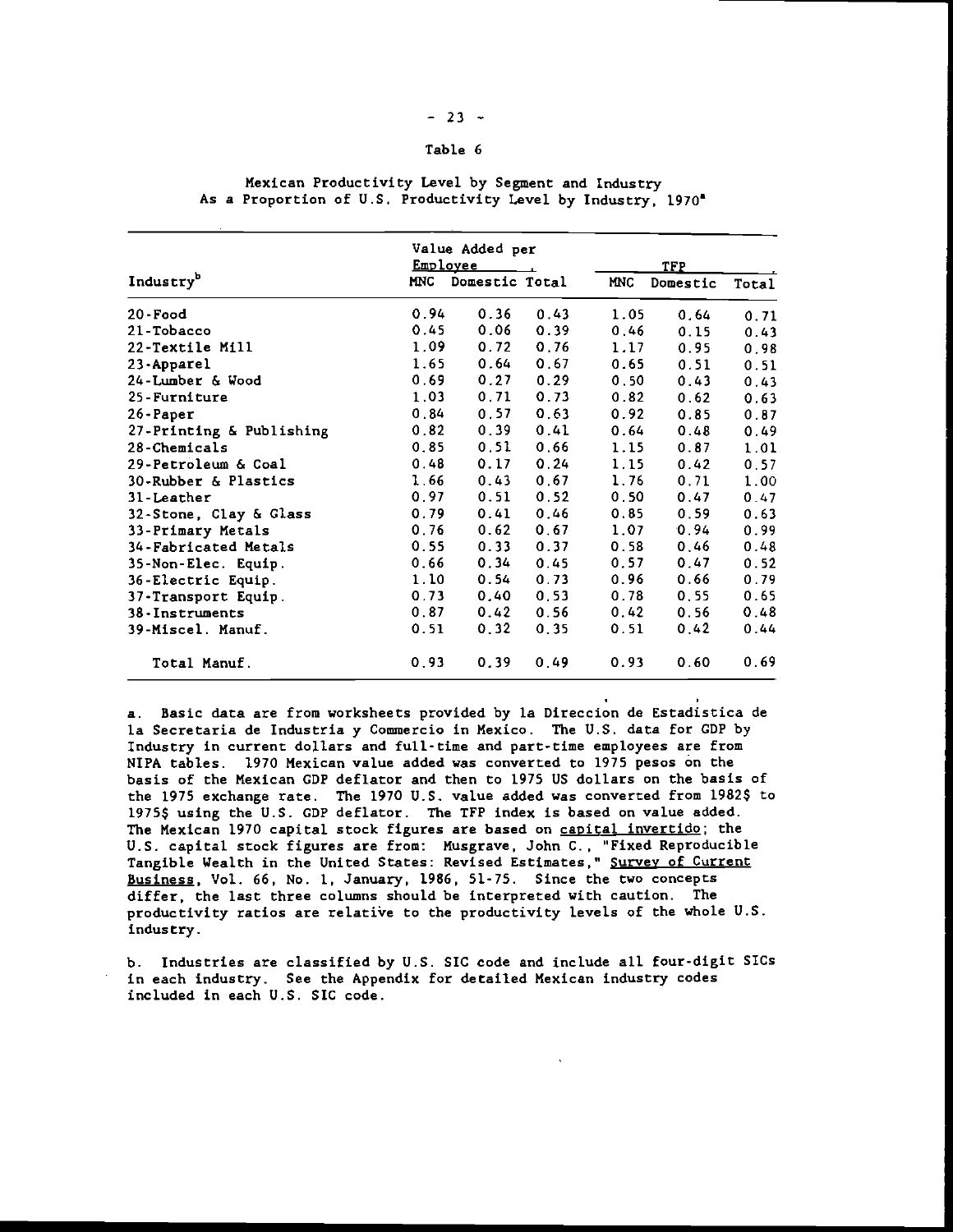# $-24 -$

# Table <sup>7</sup>

|                                |      | All 4-Digit Mexican<br>Industries Included |                | Only 4-Digit Mex. Ind.<br>With MNCs Included |      |       |  |
|--------------------------------|------|--------------------------------------------|----------------|----------------------------------------------|------|-------|--|
| Industries <sup>b</sup>        | 1970 | 1975                                       | Ratio          | 1970                                         | 1975 | Ratio |  |
| 20-Food                        | 0.43 | 0.44                                       | 1.01           | 0.52                                         | 0.52 | 0.99  |  |
| 21-Tobacco                     | 0.39 | $0.45 -$                                   | 1.15           | 0.39                                         | 0.45 | 1.15  |  |
| 22-Textile Mill                | 0.76 | 0.79                                       | 1.04           | 0.85                                         | 0.87 | 1.02  |  |
| 23-Apparel                     | 0.67 | 0.51                                       | 0.76           | 0.68                                         | 0.52 | 0.76  |  |
| 24-Lumber & Wood               | 0.29 | 0.27                                       | 0.94           | 0.29                                         | 0.27 | 0.94  |  |
| 25-Furniture                   | 0.73 | 0.59                                       | 0, 81          | 0, 73                                        | 0.59 | 0.81  |  |
| 26-Paper                       | 0.63 | 0.57                                       | 0.90           | 0.63                                         | 0.57 | 0.90  |  |
| 27-Printing & Publishing       | 0.41 | 0.44                                       | 1.06           | 0.41                                         | 0.44 | 1.06  |  |
| 28-Chemicals                   | 0.66 | $0.60 -$                                   | 0.90           | 0.68                                         | 0.61 | 0.89  |  |
| <b>29-Petroleum &amp; Coal</b> | 0.24 | 0.21                                       | 0.87           | 0.29                                         | 0.22 | 0.75  |  |
| 30-Rubber & Plastics           | 0.67 | 0.64                                       | 0.96           | 0.67                                         | 0.64 | 0.96  |  |
| 31-Leather                     | 0.52 |                                            | $0.43 \t 0.82$ | 0.53                                         | 0.43 | 0.82  |  |
| 32-Stone, Clay & Glass         | 0.46 | 0.50                                       | 1.10           | 0.49                                         | 0.54 | 1.10  |  |
| 33-Primary Metals              | 0.67 | 0.66                                       | 0.98           | 0.67                                         | 0.66 | 0.98  |  |
| 34-Fabricated Metals           | 0.37 |                                            | $0.46$ 1.24    | 0.37                                         | 0.46 | 1.24  |  |
| <b>35-Non-Elec. Equip.</b>     | 0.45 | 0.51                                       | 1.14           | 0.45                                         | 0.52 | 1.15  |  |
| <b>36-Electric Equip.</b>      | 0.73 | 0.55                                       | 0.75           | 0.73                                         | 0.55 | 0.75  |  |
| 37-Transport Equip.            | 0.53 | 0.38                                       | 0.72           | 0.53                                         | 0.38 | 0.72  |  |
| 38-Instruments                 | 0.56 | 0.46                                       | 0.81           | 0.64                                         | 0.48 | 0.75  |  |
| <b>39-Miscel. Manuf.</b>       | 0.35 | 0.35                                       | 0.99           | 0.36                                         | 0.36 | 1.00  |  |
| Total Manuf.                   | 0.49 | 0.48                                       | 0.98           | 0.53                                         | 0.51 | 0.96  |  |

Convergence in Productivity between Mexico and the U.S.: Ratio of Mexican to U.S. Value Added per Employee, 1970 & l975

a. Basic data are from worksheets provided by Ia Direccion de Estadistica de la Secretaria de Industria y Commercio in Mexico. The U.S. data for GDP by Industry in current dollars and full-time and part-time employees are from NIPA tables. 1970 Mexican value added was converted to 1975 pesos on the basis of the Mexican CDP deflator; 1975 pesos were then converted to 1975 US dollars on the basis of the 1975 exchange rate. The 1970 U.S. value added was converted from 1982\$ to 1975\$ using the U.S. CDP deflator.

b. Industries are classified by U.S. SIC code. The results in the three five columns are based on all four-digit SICs in each industry. The results in the last two columns are based on only the four-digit SICS in which MNCs are present in either 1970 or 1975. See the Appendix for detailed Mexican industry codes included in each U.S. SIC code.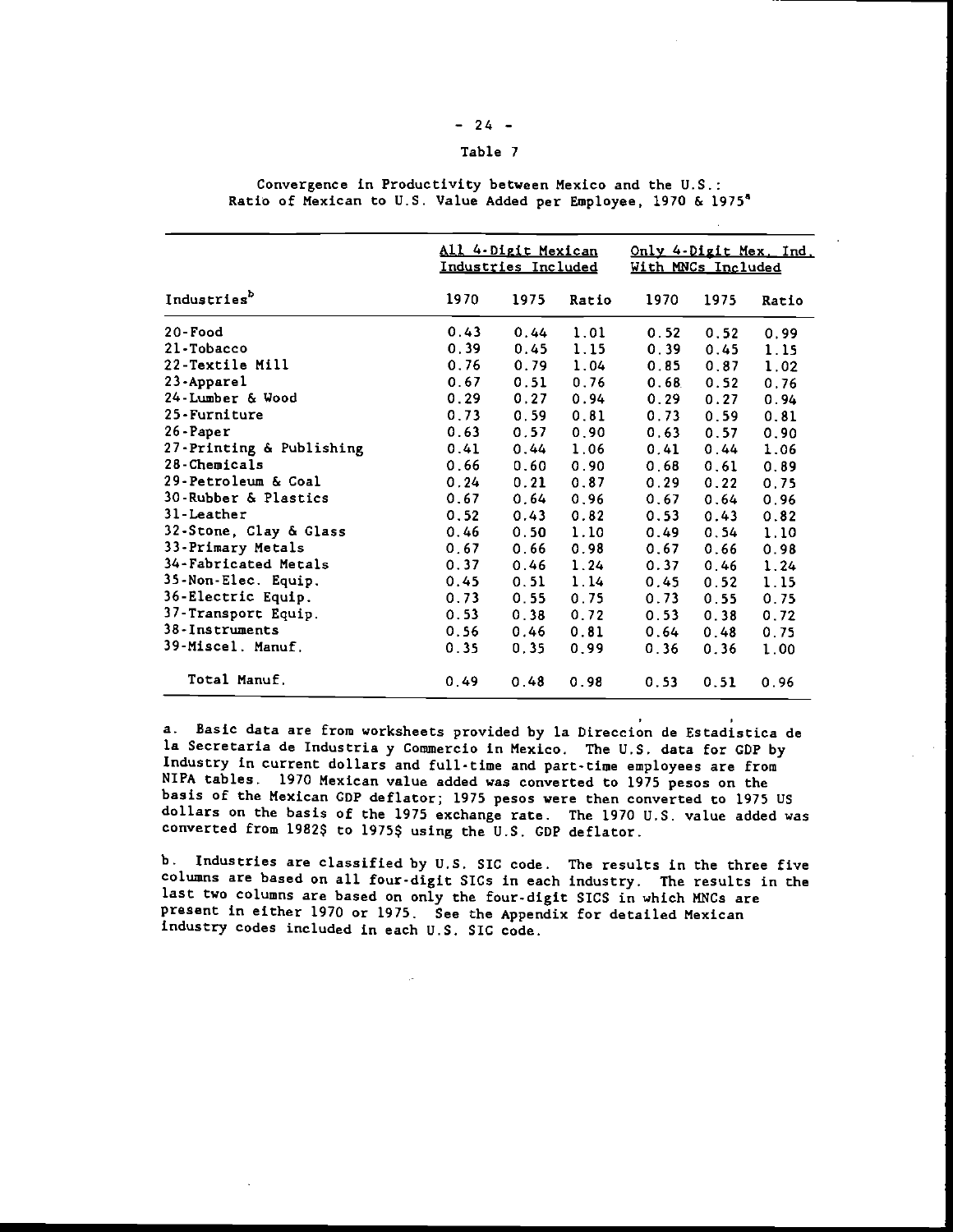| -<br>-- | __ |  |
|---------|----|--|
|---------|----|--|

### Table <sup>8</sup>

Convergence of labor Productivity between Mexico and the U.S. Ratio of Mexico to U.S. Value added per employee, 1965-85

| Industry                         | 1965  | 1967      | 1970      | 1975 | 1977 | 1979 | 1982      | 1984      |
|----------------------------------|-------|-----------|-----------|------|------|------|-----------|-----------|
| $20$ -Food                       | 0.42  | 0.50      | 0.51      | 0.52 | 0.62 | 0.56 | 0.47      | 0.51      |
| 21-Tobacco                       | 0.35  | 0.54      | 0.55      | 0.92 | 1.00 | 1.04 | 0.87      | 0.75      |
| 22-Textile Mill                  | NA    | NA        | 0.54      | 0.55 | 0.51 | 0.61 | 0.60      | 0.66      |
| 23-Apparel                       | NA    | NA        | NA        | NA   | NA   | NA   | NA        | <b>NA</b> |
| 24-Lumber & Wood                 | 0.47  | 0.54      | 0,55      | 0.51 | 0.64 | 0.91 | 1.10      | 1.11      |
| 25-Furniture                     | NA    | NA        | NA        | NA   | NA   | NA   | <b>NA</b> | <b>NA</b> |
| 26-Paper                         | NA    | 0.56      | 0.67      | 0.68 | 0.60 | 0.61 | 0.61      | 0.68      |
| $27$ -Printing &<br>Publishing   | NA    | NA.       | NA.       | NA   | NA   | NA   | NA        | <b>NA</b> |
| 28-Chemicals                     | 0.43  | 0.55      | 0.69      | 0.52 | 0.51 | 0.51 | 0.50      | 0.60      |
| 29-Petroleum & Coal              | 0, 22 | 0.51      | 0.25      | 0.34 | 0.25 | 0.26 | 0.15      | 0.37      |
| 30-Rubber & Plastics             | 1.10  | 1.40      | 1.71      | 1.34 | 1.14 | 1.32 | 1.32      | 1.85      |
| 31-Leather                       | NA    | NA        | <b>NA</b> | NA   | NA   | NA   | <b>NA</b> | <b>NA</b> |
| 32-Stone, Clay &<br><b>Glass</b> | 0.56  | 0.64      | 0.68      | 0.78 | 0.73 | 0.75 | 0.91      | 0.79      |
| 33-Primary Metals                | 0.55  | 0.58      | 0.68      | 0.64 | 0.58 | 0.62 | 0.64      | 0.83      |
| 34-Fabricated Metals             | NA    | <b>NA</b> | 0.51      | 0.45 | 0.45 | 0.51 | 0.53      | 0.61      |
| 35-Machinery, exc.<br>Electrical | NA    | 0.38      | 0.69      | 0.69 | 0.72 | 0.88 | 0.86      | 0.84      |
| 36-Electric Equip.               | NA    | NA        | 0.70      | 0.63 | 0,63 | 0.74 | 0.66      | 0.83      |
| 37-Transport Equip.              | NA    | NA        | NA        | 0.53 | 0,43 | 0.61 | 0.59      | 0.57      |
| 38-Instruments                   | NA    | NA        | NA.       | NA   | NA   | NA   | NA        | NA        |
| 39-Miscel. Manuf.                | NA    | 'NA       | NA.       | NA   | NA   | NA   | NA        | NA.       |

a. Data for Mexican value added and average number of employees are from: United Nations, Industrial Statistics Yearbook, various years. The U.S. data for CDP by Industry in current dollars and full-time and part-time empLoyees are from NIPA tables. Before 1977. Mexico value added is net of nonindustrial services purchased from others. For Mexico, current pesos were first converted into 1975 pesos using the Mexican CDP deflator and then converted to 1975 dollars using the actual 1975 exchange rate. For U.S., GDP in current dollars was converted into 1975 dollars using the U.S. GDP deflator. Because of a discontinuity in the Mexican value added series between 1976 and 1976, Mexican value added after 1977 was adjusted as:

 $VA^*$  =  $VA_t(VA_{76} \cdot (GO_{77}/GO_{76})/VA_{77})$  where VA is value added and GO is gross output. See Appendix for Mexican industries included in each U.S. SIC Code.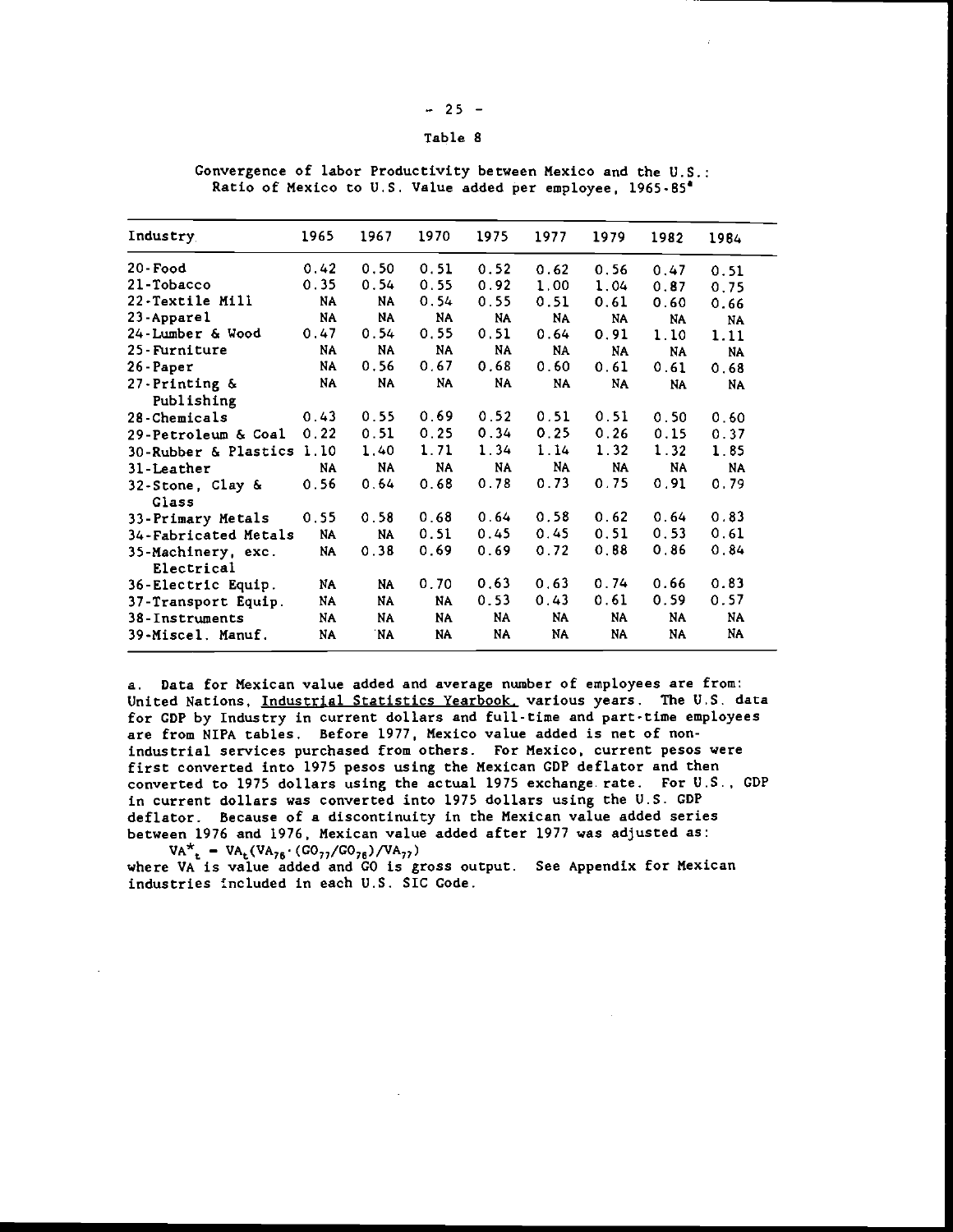# $-26 -$

# Table 9

| Independent              |                       | Dependent Variable         |                |                                                                                        |          |  |  |  |  |  |
|--------------------------|-----------------------|----------------------------|----------------|----------------------------------------------------------------------------------------|----------|--|--|--|--|--|
| <u>Variables</u>         | LPG7075               | LPG6577                    | <b>LPG6584</b> | CONV6577                                                                               | CONV6584 |  |  |  |  |  |
| Constant                 |                       |                            |                | $-0.069$ <sup>**</sup> $0.030$ <sup>*</sup> $0.257$ <sup>*</sup> $0.104$ <sup>**</sup> | 0.106    |  |  |  |  |  |
|                          |                       | $(3.49)$ $(2.38)$ $(3.04)$ |                | (13.4)                                                                                 | (15.8)   |  |  |  |  |  |
| <b>FORSHARE</b>          |                       |                            |                | $0.081^*$ 0.078** 0.047** 0.039** 0.024*                                               |          |  |  |  |  |  |
|                          |                       |                            |                | $(2.22)$ $(4.21)$ $(3.79)$ $(3.43)$ $(2.44)$                                           |          |  |  |  |  |  |
| MEXUSGAP <sub>0</sub>    |                       |                            |                | $-0.083$ $-0.070$ <sup>**</sup> $-0.036$ $-0.042$ <sup>**</sup> $-0.028$ <sup>*</sup>  |          |  |  |  |  |  |
|                          |                       |                            |                | $(2.65)$ $(3.49)$ $(2.42)$ $(3.14)$ $(2.38)$                                           |          |  |  |  |  |  |
| <b>OUTPGRTH</b>          | $-0.125$              |                            |                |                                                                                        |          |  |  |  |  |  |
|                          | (1.48)                |                            |                |                                                                                        |          |  |  |  |  |  |
| <b>KL1970</b>            | $-0.234$ <sup>*</sup> |                            |                |                                                                                        |          |  |  |  |  |  |
|                          | (2.46)                |                            |                |                                                                                        |          |  |  |  |  |  |
| $\frac{R^2}{R^2}$        | 0.46                  | 0.72                       | 0.63           | 0.64                                                                                   | 0.49     |  |  |  |  |  |
|                          | 0.31                  | 0.66                       | 0.56           | 0.58                                                                                   | 0.40     |  |  |  |  |  |
| Std. Err $\sigma$        | 0.022                 | 0.013                      | 0.009          | 0.008                                                                                  | 0.007    |  |  |  |  |  |
| Sample Size <sup>b</sup> | 20                    | 20                         | 20             | 20                                                                                     | 20       |  |  |  |  |  |

# Regression Analysis of Productivity Catch-Up between Mexican and U.S. Industries<sup>®</sup>

Estimated coefficients are shown together with the absolute value of the t-statistic in parentheses. Key:

| LPG7075:             | annual rate of growth of value added per employee in Mexican<br>industry, 1970-75.                                                                                                                                      |
|----------------------|-------------------------------------------------------------------------------------------------------------------------------------------------------------------------------------------------------------------------|
|                      | FORSHARE: share of employment in foreign-owned firms in total industry<br>employment, averaged between 1970 and 1975.                                                                                                   |
|                      | MEXUSGAP <sub>n</sub> : ratio of value added per employee in Mexican industry to value<br>added per employee in corresponding U.S. industry at the<br>beginning of the period.                                          |
| OUTPGRTH:<br>KL1970: | average annual rate of growth of industry output, 1970-1975.<br>industry capital-labor ratio in 1970.<br>CONV6577: ratio of MEXUSGAP, to MEXUSGAP <sub>0</sub> , where subscript 1 designates<br>the end of the period. |

b The variables LPG6577, LPG6584, CONV6577, and CONV6584 are compute from data in United Nations, Industrial Statistics Yearbook, various years. All other Mexican data are from worksheets provided by la Direccion de Estadistica de Ia Secretaria de Industria y Commercio in Mexico. Industries are classified by 2-digit U.S. SIC code and include all four-digit SICs in each industry. The U.S. data are from NIPA tables. See the Appendix for details.

 $\frac{1}{100}$  Significant at the .05 level (two-tailed test). Significant at the .01 level (two-tailed test).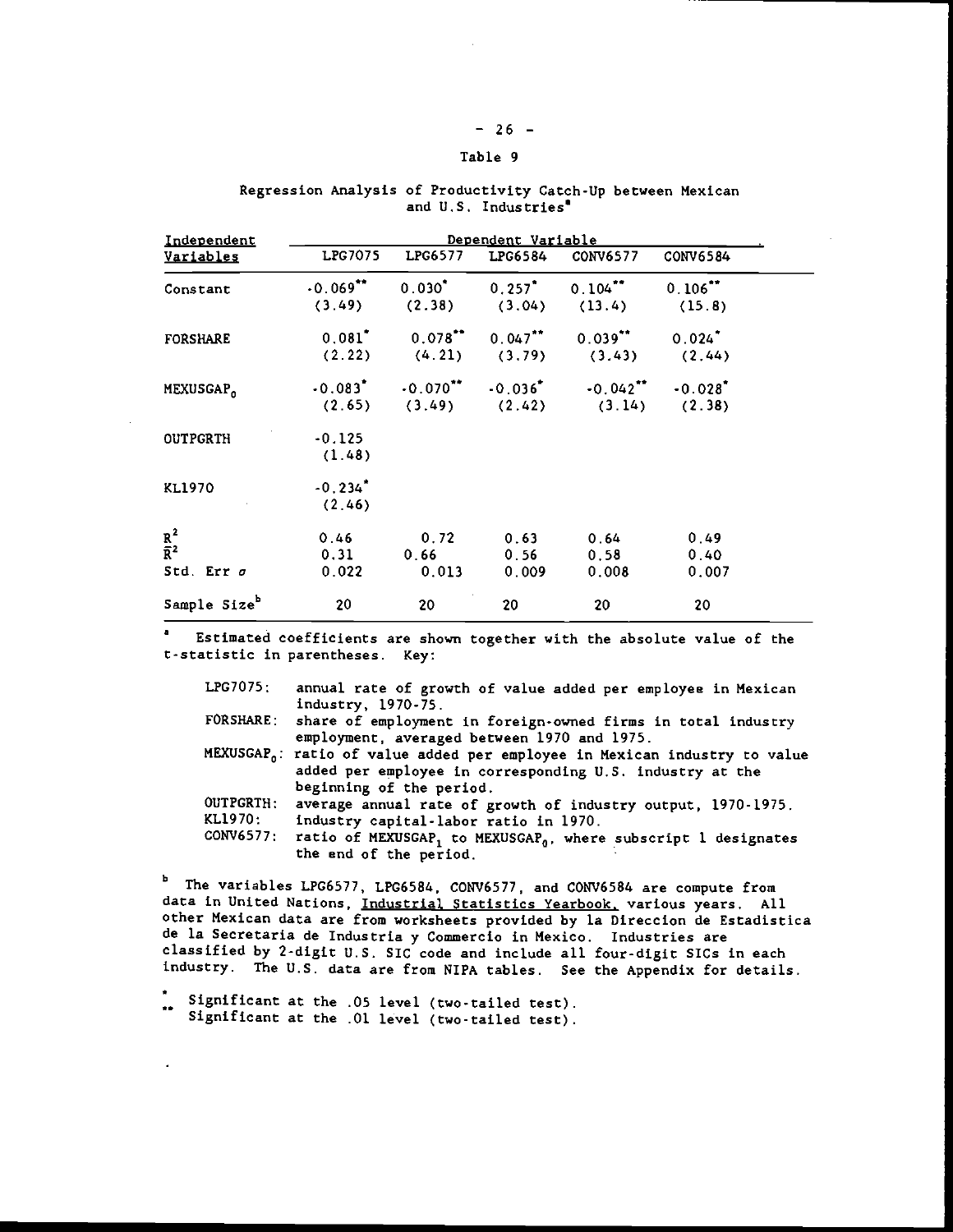#### $-27 -$

#### Appendix: Data Sources and Methods

#### I. Documentation for Mexican Data on Multinationals and Domestic Firns.

A.. Sources: The data on foreign and Mexican firms were provided by Ia Direccion de Estadistica de la Secretaria de Industria y Commercio in Mexico, and are from the Mexican Census of Manufactures, 1970 and 1975. The data are gathered at the plant level and cover the entire manufacturing industry, which is divided into 230 4-digit manufacturing industries. Because of missing information, 15 industries had to be discarded. In the regression analysis of productivity growth, on the 4-digit level, another 70 industries had to be discarded because of a change in the classification system between 1970 and 1975. tn particular, all 4-digit industries in 1970 that were divided into two or more industry classed in 1975 were excluded.

Ownership is divided into three categories in the 1970 data: foreign, state-owned, and privately-owned. In 1975, it is divided into two categories: foreign and Mexican. Companies whose share are at least 15 percent foreign owned are classified as "foreign." If the Mexican state owns more than 49 per cent of a plant, it is defined as state-owned, even if foreigners own 15 per cent or more of its outstanding shares.

There are no capital stock figures that are comparable between 1970 and 1975. For 1970, we use capital invertido, which is the book value of net property, plant and equipment plus intangible capital. For 1975. we use activos fijos brutos, which is the gross value of property, plant, and equipment. Mexican deflators for CDP and gross fixed capital formation were derived from tables in United Nations, National Accounts Statistics: Main Aggregates and Detailed Tables, 1983.

B. Concordance Scheme between U.S. 2-Digit SIC codes and Mexican 4-Digit SIC Codes

|                                |           | 2-Digit U.S. 1970 Mexican 4-Digit Codes |
|--------------------------------|-----------|-----------------------------------------|
|                                |           | SIC Code All Ind. Ind. with MNCs        |
| - - - - - -                    |           |                                         |
| 20 - Food and Kindred Products |           |                                         |
|                                | 2011 2011 |                                         |
|                                | 2012 —    | 2012                                    |
|                                | 2021 2021 |                                         |
|                                | 2022 2022 |                                         |
|                                | 2023 2023 |                                         |
|                                | 2024 2024 |                                         |
|                                | 2025 2025 |                                         |
|                                | 2031 2032 |                                         |
|                                | 2032 2034 |                                         |
|                                | 2033 2041 |                                         |
|                                | 2034 2051 |                                         |
|                                | 2041 2055 |                                         |
|                                | 2051 2058 |                                         |
|                                | 2052 —    | 2059                                    |
|                                | 2053 —    | 2061                                    |
|                                | 2054 —    | 2062                                    |
|                                | 2055 -    | 2071                                    |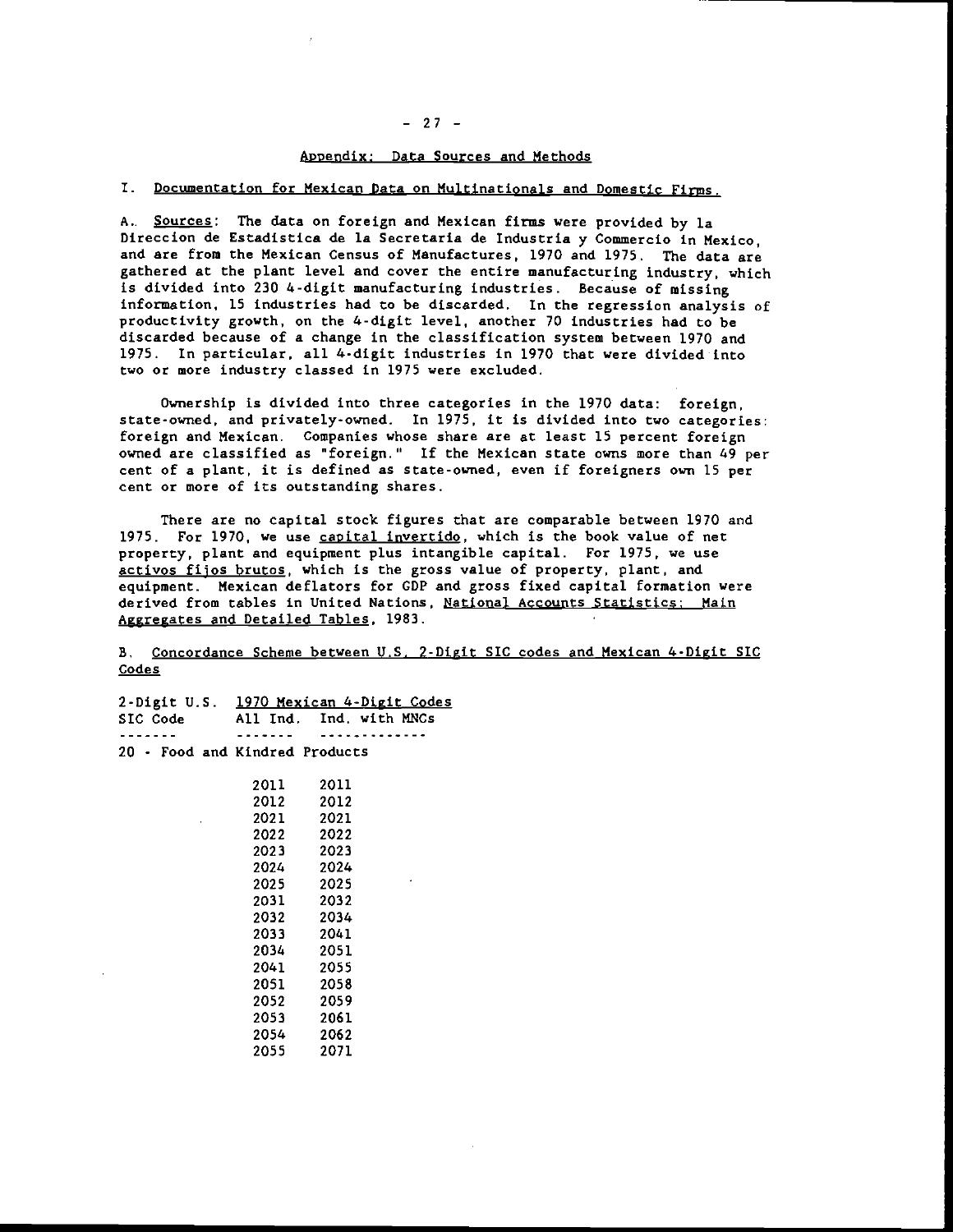| 2073 |  |
|------|--|
| 2081 |  |
| 2082 |  |
| 2083 |  |
| 2084 |  |
| 2085 |  |
| 2091 |  |
| 2093 |  |
| 2094 |  |
| 2095 |  |
| 2096 |  |

| 2083 | 2097 |  |
|------|------|--|
| 2084 | 2098 |  |
| 2085 | 2099 |  |
| 2091 | 2111 |  |
| 2092 | 2113 |  |
| 2093 | 2121 |  |
| 2094 | 2131 |  |
| 2095 | 2132 |  |
| 2096 | 2141 |  |
| 2097 |      |  |
| 2098 |      |  |
| 2099 |      |  |
| 2111 |      |  |
| 2112 |      |  |
| 2113 |      |  |
| 2121 |      |  |
| 2123 |      |  |
| 2131 |      |  |
| 2132 |      |  |
| 2141 |      |  |

 $\ddot{\phantom{a}}$ 

# 21 - Tobacco Manufactures

| 2211 | 2211 |  |
|------|------|--|
| 2212 | 2212 |  |
| 2213 | 2213 |  |

# 22 - Textile Mill Products

| 2311 | 2311 |  |
|------|------|--|
| 2312 | 2312 |  |
| 2313 | 2313 |  |
| 2315 | 2315 |  |
| 2316 | 2316 |  |
| 2319 | 2319 |  |
| 2321 | 2321 |  |
| 2322 | 2322 |  |
| 2323 | 2323 |  |
| 2331 | 2334 |  |
| 2333 | 2341 |  |
| 2334 | 2343 |  |
| 2341 | 2344 |  |
| 2342 | 2346 |  |
| 2343 |      |  |

 $\sim$ 

 $\sim$ 

 $\sim 10$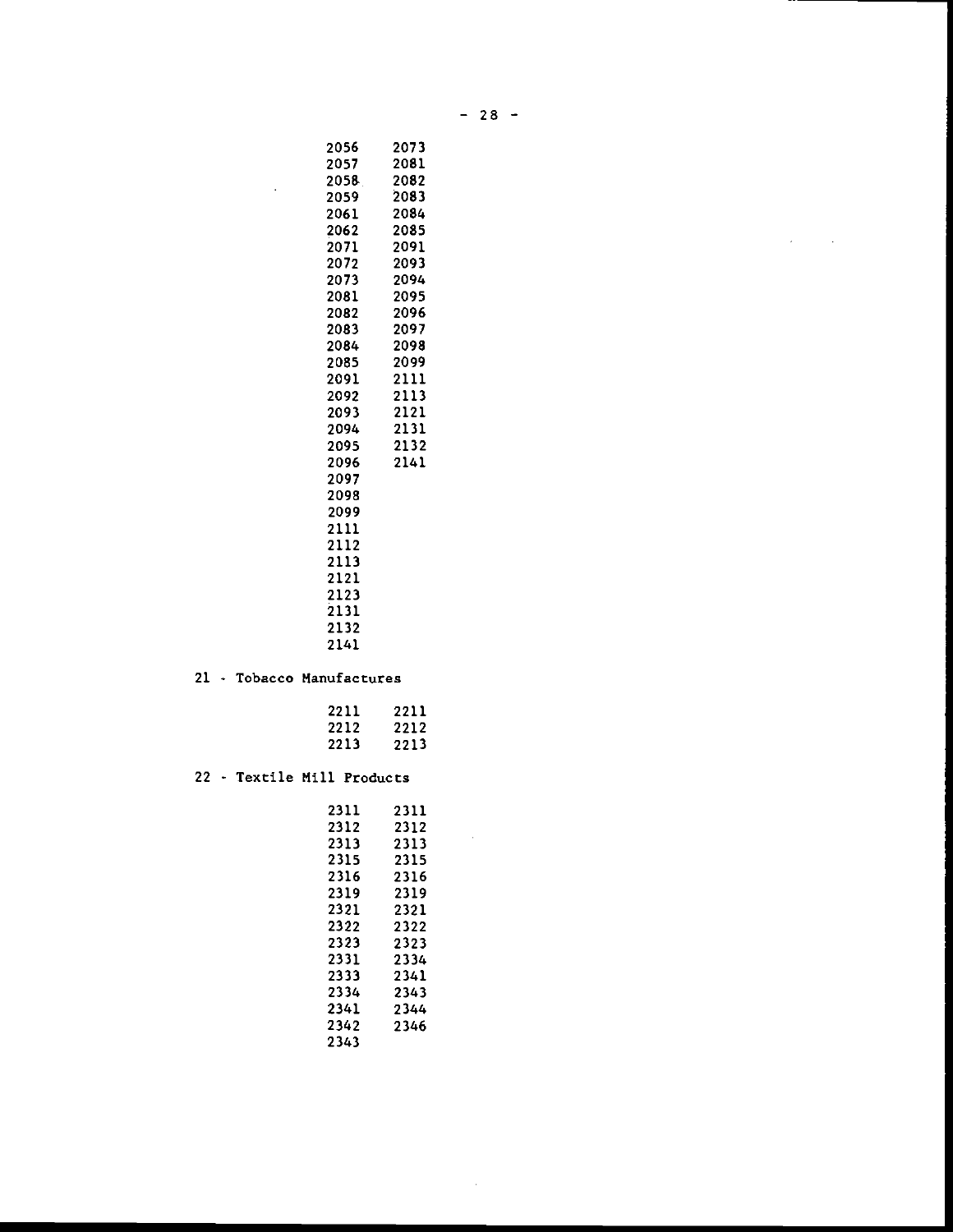$\bar{z}$ 

```
2344
2345
2346
```
Apparel and Other Textiles

| 2421 | 2421 |  |
|------|------|--|
| 2422 | 2422 |  |
| 2423 | 2424 |  |
| 2424 | 2434 |  |
| 2425 |      |  |
| 2426 |      |  |
| 2427 |      |  |
| 2431 |      |  |
| 2432 |      |  |
| 2433 |      |  |
| 2434 |      |  |
| 2439 |      |  |
|      |      |  |

24 - Lumber and Wood Products

| 2511 | 2511 |  |
|------|------|--|
| 2512 | 2512 |  |
| 2521 | 2521 |  |
| 2522 | 2533 |  |
| 2531 | 2534 |  |
| 2533 |      |  |
| 2534 |      |  |

25 - Furniture and Fixtures

J.

| 2612 | 2621 |  |
|------|------|--|
| 2621 | 3521 |  |
| 3521 |      |  |

26 - Paper and Allied Products

| 2711 | 2711 |  |
|------|------|--|
| 2712 | 2712 |  |
| 2721 | 2721 |  |
| 2722 | 2722 |  |
| 2723 | 2723 |  |

 $\overline{\phantom{a}}$ 

27 - Printing and Publishing

| 2811 | 2811 |  |
|------|------|--|
| 2812 | 2812 |  |
| 2813 | 2813 |  |
| 2814 | 2814 |  |

# 28 - Chemicals and Allied Products

| 3111 | 3111 |  |
|------|------|--|
| 3112 | 3112 |  |
| 3113 | 3113 |  |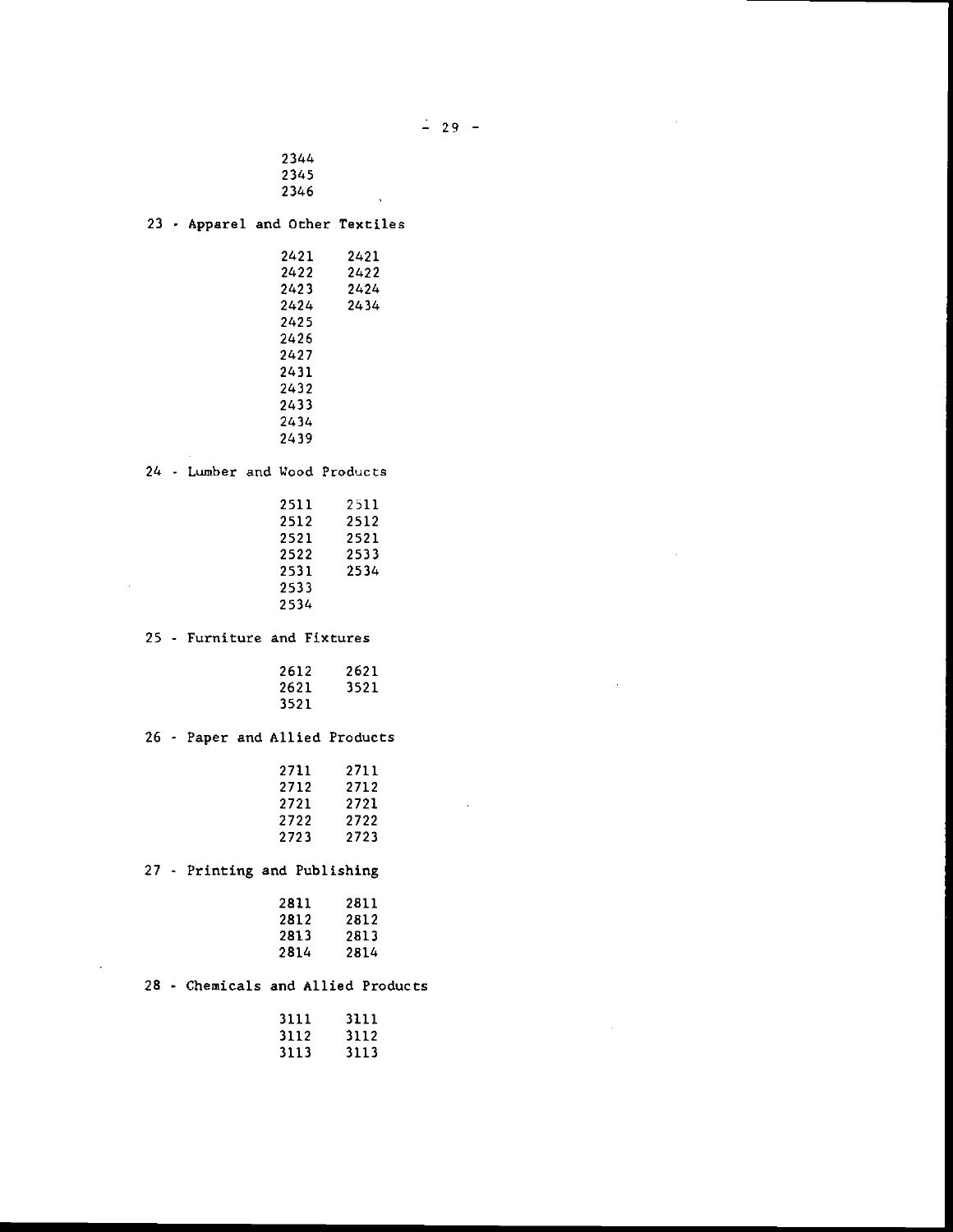| 30 |  |  |
|----|--|--|
|----|--|--|

 $\sim 10$ 

 $\sim 10$ 

|  | 3121                                    | 3121         |  |
|--|-----------------------------------------|--------------|--|
|  | 3122                                    | 3122         |  |
|  | 3131                                    | 3131         |  |
|  | 3132                                    | 3132         |  |
|  | 3141                                    | 3141         |  |
|  | 3151                                    | 3151         |  |
|  | 3161                                    | 3161         |  |
|  | 3162                                    | 3162         |  |
|  | 3171                                    | 3171         |  |
|  | 3172                                    | 3191         |  |
|  | 3191                                    | 3194         |  |
|  | 3192                                    | 3195         |  |
|  | 3193                                    | 3196         |  |
|  | 3194                                    | 3199         |  |
|  | 3195                                    |              |  |
|  | 3196                                    |              |  |
|  | 3199                                    |              |  |
|  | 29 - Petroleum and Coal Products        |              |  |
|  | 3213                                    | 3213         |  |
|  | 3221                                    | 3221         |  |
|  | 3222                                    |              |  |
|  |                                         |              |  |
|  | 30 - Rubber and Misc. Plastics Products |              |  |
|  | 3011                                    | 3011         |  |
|  | 3012                                    | 3012         |  |
|  | 3013                                    | 3013         |  |
|  | 3181                                    | 3181         |  |
|  | 31 - Leather and Leather Products       |              |  |
|  | 2411                                    | 2411         |  |
|  | 2412                                    | 2413         |  |
|  | 2413                                    | 2911         |  |
|  | 2911                                    | 2912         |  |
|  | 2912                                    |              |  |
|  | 32 - Stone, Clay and Glass Products     |              |  |
|  | 3311                                    | 3311         |  |
|  | 3312                                    | 3312         |  |
|  | 3321                                    | 3321         |  |
|  | 3322                                    | 3323         |  |
|  | 3323                                    | 3324         |  |
|  | 3324                                    | 3329         |  |
|  | 3329                                    | 3341         |  |
|  | 3341                                    | 3342         |  |
|  | 3342                                    |              |  |
|  |                                         |              |  |
|  | 3343                                    | 3351         |  |
|  | 3351                                    | 3352<br>3354 |  |

 $\sim 10^7$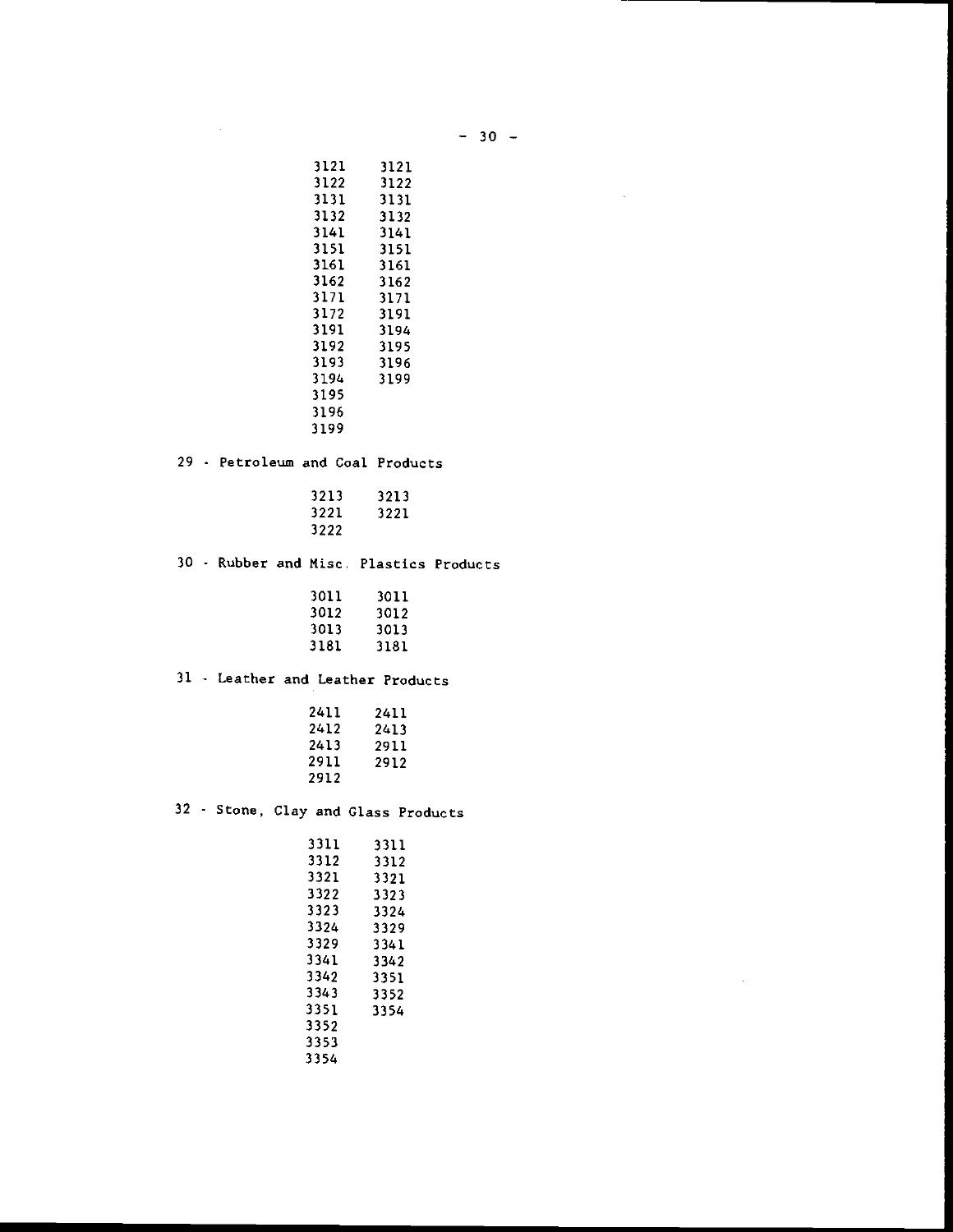$\sim$ 

 $\sim$ 

# - Primary Metal Industries

| 3411 | 3411 |  |
|------|------|--|
| 3412 | 3412 |  |
| 3413 | 3413 |  |
| 3421 | 3421 |  |
| 3422 | 3422 |  |
| 3423 | 3423 |  |
| 3424 | 3424 |  |

# 34 - Fabricated Metal Products

 $\sim 10^{-1}$ 

 $\sim 10^{-11}$ 

 $\overline{\phantom{a}}$ 

| 3511 | 3511 |  |
|------|------|--|
| 3512 | 3512 |  |
| 3513 | 3513 |  |
| 3514 | 3514 |  |
| 3517 | 3517 |  |
| 3531 | 3531 |  |
| 3541 | 3541 |  |
| 3542 | 3542 |  |
| 3543 | 3543 |  |
| 3544 | 3544 |  |
| 3545 | 3545 |  |
| 3546 | 3546 |  |
| 3547 | 3547 |  |
| 3549 | 3549 |  |
| 3987 | 3987 |  |

# - Machinery, except Electrical

| 3611 | 3611 |  |
|------|------|--|
| 3621 | 3621 |  |
| 3631 | 3632 |  |
| 3632 | 3641 |  |
| 3641 | 3651 |  |
| 3651 | 3652 |  |
| 3652 | 3653 |  |
| 3653 | 3654 |  |
| 3654 | 3655 |  |
| 3655 | 3656 |  |
| 3656 | 3659 |  |
| 3659 |      |  |

# 36 - Electric and Electronic Equipment

 $\sim 10^{-11}$ 

| 3711 | 3711 |  |
|------|------|--|
| 3721 | 3721 |  |
| 3722 | 3722 |  |
| 3723 | 3723 |  |
| 3724 | 3724 |  |
| 3731 | 3731 |  |
| 3741 | 3741 |  |
| 3742 | 3742 |  |
| 3743 | 3743 |  |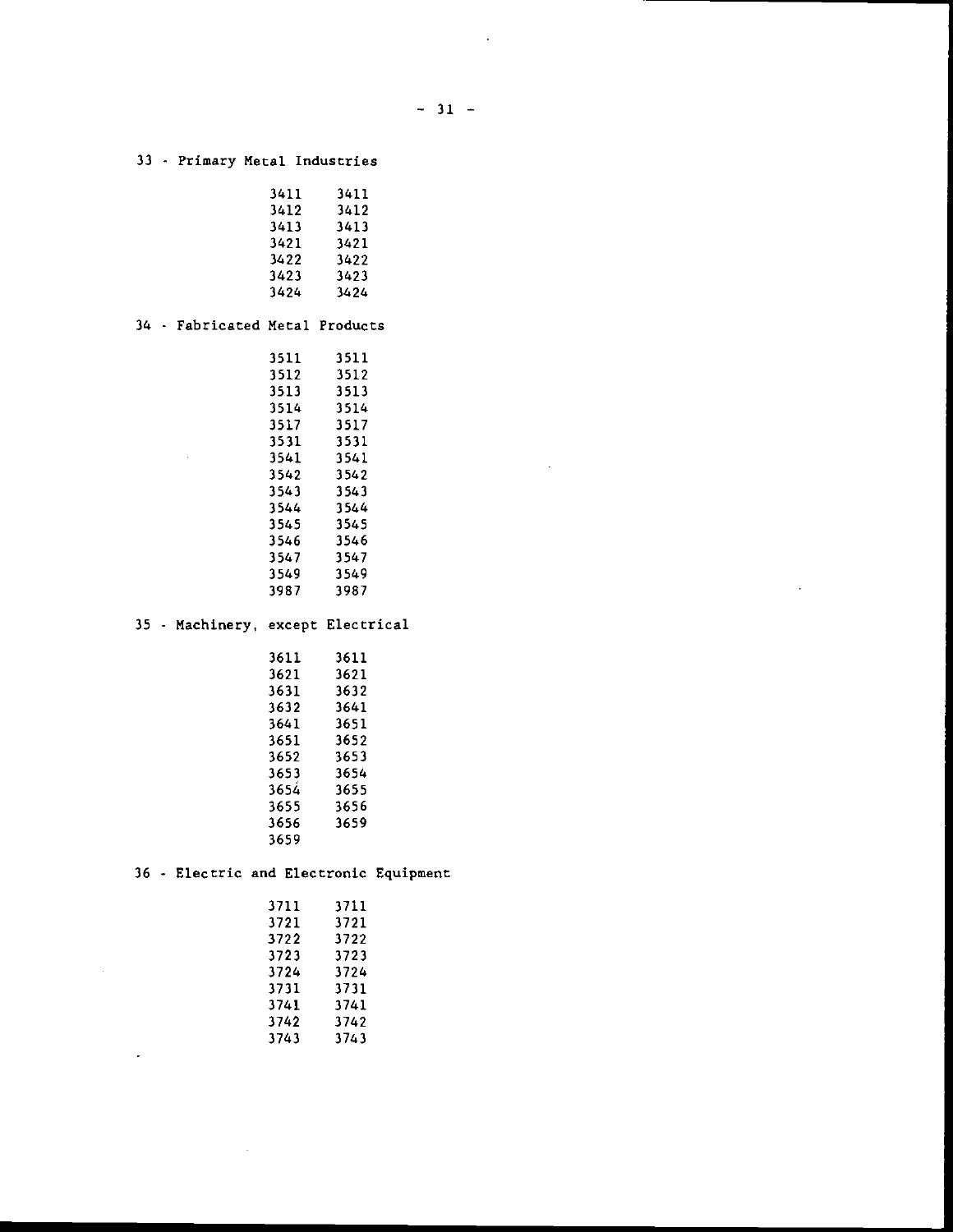$\sim$ 

3749 3749

37 - Transportation Equipment

 $\sim 10$ 

| 3811 | 3811 |  |
|------|------|--|
| 3821 | 3821 |  |
| 3831 | 3831 |  |
| 3832 | 3832 |  |
| 3834 | 3834 |  |
| 3841 | 3841 |  |
| 3842 | 3842 |  |
| 3843 |      |  |
|      |      |  |

38 - Instruments and Related Products

| 3911 | 3911 |  |
|------|------|--|
| 3912 | 3912 |  |
| 3921 | 3921 |  |
| 3922 | 3922 |  |
| 3931 | 3931 |  |
| 3984 |      |  |

39 - Miscellaneous Manufacturing Industries

| 3941 | 3942 |  |
|------|------|--|
| 3942 | 3951 |  |
| 3951 | 3961 |  |
| 3961 | 3971 |  |
| 3971 | 3981 |  |
| 3981 | 3982 |  |
| 3982 | 3983 |  |
| 3983 | 3986 |  |
| 3985 | 3988 |  |
| 3986 |      |  |
| 3988 |      |  |

# II. Documentation for Mexican industries included in U.N. data.

| ISIC  | Industry Name                                     | Beginning |
|-------|---------------------------------------------------|-----------|
|       |                                                   | of Series |
| 311/2 | preparation and preserving of meat                | 1965      |
|       | condensed and evaporated milk and milk powder     | 1965      |
|       | canning of fruits and vegetables                  | 1965      |
|       | canning of fish and shellfish                     | 1965      |
|       | wheat mills                                       | 1965      |
|       | corn flour                                        | 1969?     |
|       | tea and instant coffee                            | 1969?     |
|       | chewing gum                                       | 1965      |
|       | biscuits and pastries                             | 1965      |
|       | yeast, baking powder, starch and similar products | 1965      |
|       | vegetable oils and margarine                      | 1965      |
|       | prepared foods for animals and fowls              | 1965      |
| 313   | malt                                              | 1969?     |
|       | beer                                              | 1965      |

 $\mathcal{L}_{\text{max}}$ 

 $\mathcal{A}^{\mathcal{A}}$ 

 $\bar{z}$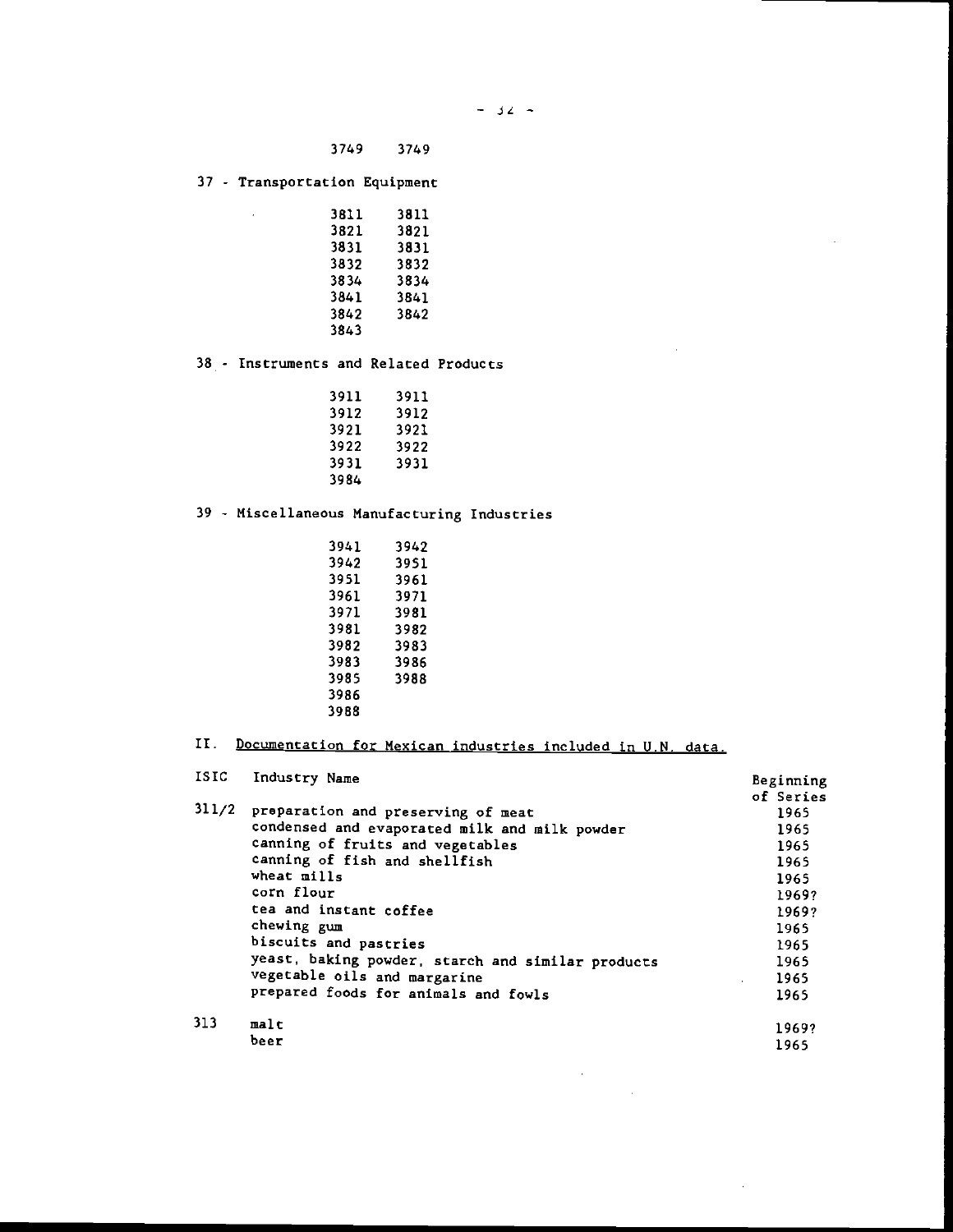|      | soft drinks<br>carbonated water                                                     | 1975<br>1975 |
|------|-------------------------------------------------------------------------------------|--------------|
| 314  | cigarettes                                                                          | 1965         |
| 321  | spinning, weaving and finishing of cotton, artificial fibres<br>and henequen        | 1967?        |
|      | manufacture of yarns                                                                | 1969?        |
|      | manufacture of cashmere textiles, shawls and similar products                       | 1969?        |
|      | manufacture of wool                                                                 | 1973?        |
| 331  | manufacture of plywood, veneer and lamina                                           | 1965         |
| 341  | manufacture of pulp from fibre, paper and paperboard                                | 1965         |
|      | manufacture of articles of paperboard, including<br>oil impregnated board           | 1965         |
| 351  | manufacture of cellulosic fibres and other artificial fibres                        | 1965?        |
|      | manufacture of fertilizers                                                          | 1965?        |
| 352  | manufacture of matches and candles                                                  | 1965?        |
|      | soap, detergents and other cleaning compounds                                       | 1967         |
|      | paints, varnishes and lacquers                                                      | 1965         |
|      | drugs and medicines                                                                 | 1975?        |
| 354  | manufacture of coke and other coal products                                         | 1965         |
|      | regeneration of lubricating oils including additives                                | 1973         |
| 355  | manufacture of tires and tubes                                                      | 1965         |
| 362  | manufacture of sheet glass, glass fibres, safety glass, and<br>glass containers     | 1965?        |
| 369. | manufacture of hydraulic cement, brick, fire-proof<br>partitions, refractory mortar | 1965?        |
|      | manufacture of asbestos products                                                    | 1973         |
| 371. | manufacture of iron and steel tubes and rods                                        | 1967         |
|      | founding, casting and rolling of iron and steel                                     | 1965         |
| 372  | founding, refining, casting, extruding and drawing<br>of copper and its alloys      | 1967         |
|      | casting, extruding and drawing of aluminum and manufacture<br>of aluminum solders   | 1965?        |
| 381  | manufacture of furniture and fixtures primarily of metal                            | 1967?        |
|      | manufacture of crown caps and other cast and enamelled                              | 1967?        |
|      | metal products                                                                      |              |
|      | manufacture of containers and other products from tin-plate                         | 1973         |
| 382  | manufacture and assembly of agricultural machinery and<br>equipment                 | 1965         |
|      | manufacture and assembly of typing, computing and<br>accounting machinery           | 1973         |
| 383  | manufacture of record-players and receiving sets of radio                           | 1969         |

 $\mathcal{L}_{\mathcal{A}}$ 

 $-33 - -$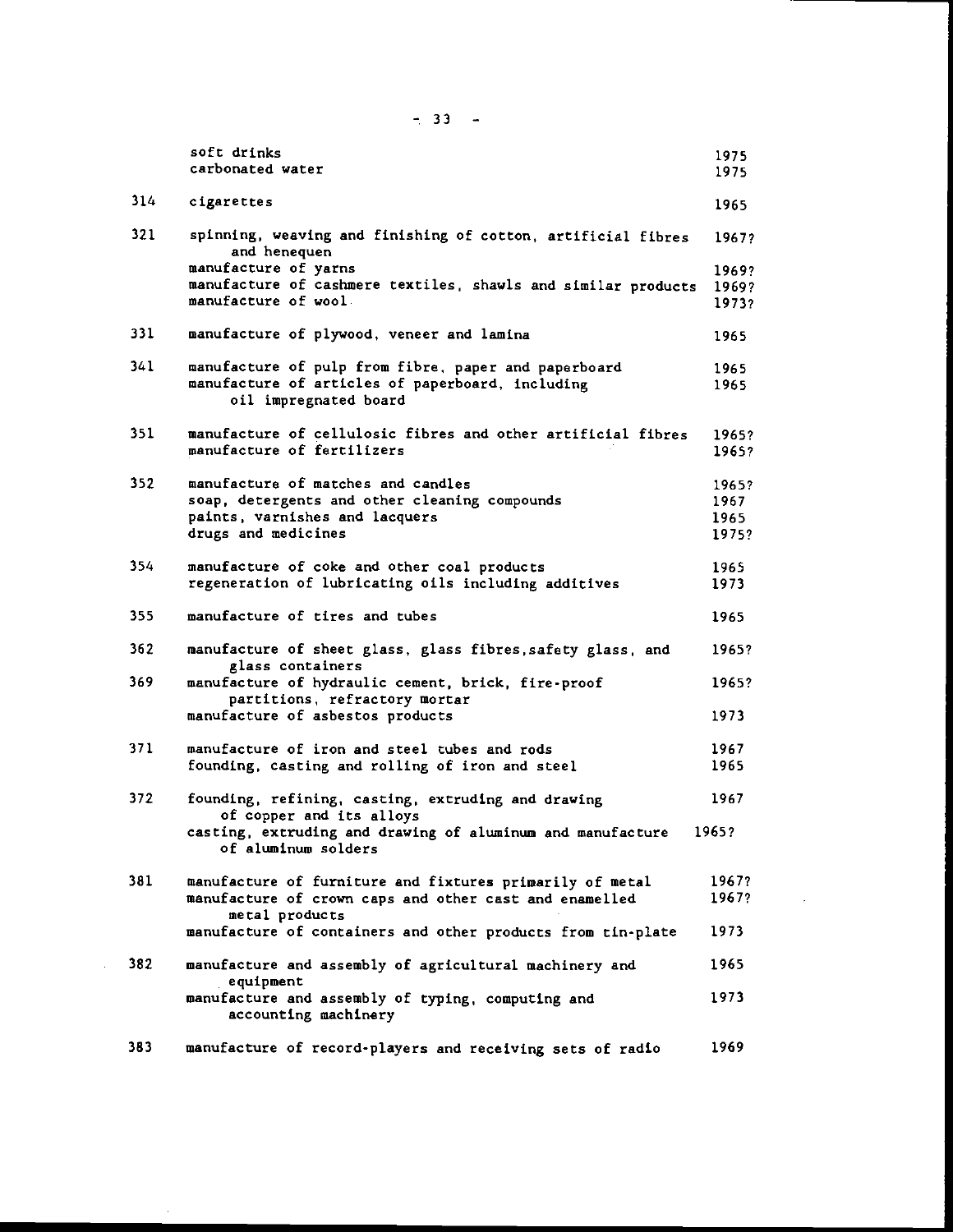|     | and television                                                                 |      |  |
|-----|--------------------------------------------------------------------------------|------|--|
|     | manufacture of condensers and batteries                                        | 1967 |  |
|     | manufacture and assembly of electrical apparatus and parts                     | 1967 |  |
|     | manufacture of other electronic equipment and apparatus                        | 1975 |  |
| 364 | manufacture and assembly of motor vehicles, including<br>tractors for trailers | 1965 |  |
|     | manufacture of bodies for motor vehicles                                       | 1965 |  |
|     | manufacture of railroad equipment                                              | 1975 |  |

? indicates exact year of inclusion cannot be determined from UN Yearbook From 1975 to 1984, only 58 out of the 225 4-digit Mexican manufacturing industries are included in the U.N. tabulations,

Concordance scheme between U.S. 2-Digit SIC Codes and UN 3-Digit ISIC Codes.

| U.S. SIC                                | UN ISIC                         |
|-----------------------------------------|---------------------------------|
| 20 - Food and kindred products          | 311/2 - Food products           |
|                                         | 313 - Beverages                 |
| 21 - Tobacco manufactures               | $314 - Tabacco$                 |
| 22 - Textile mill products              | 321 - Textiles                  |
| 23 - Apparel and other textiles         | 322 - Wearing apparel           |
| 24 - Lumber and wood products           | 331 - Wood products             |
| 25 - Furniture and fixtures             | 332 - Furniture, fixtures       |
| 26 - Paper and allied products          | 341 - Paper and products        |
| 27 - Printing and publishing            | 342 - Printing, publishing      |
| 28 - Chemicals and allied products      | 351 - Industrial chemicals      |
|                                         | 352 - Other chemical products   |
| 29 - Petroleum and coal products        | 353 - Petroleum refineries      |
|                                         | 354 - Petroleum, coal products  |
| 30 - Rubber and misc. plastics products | 355 - Rubber products           |
|                                         | 356 - Plastic products, n.e.c.  |
| 31 - Leather and leather products       | 323 - Leather and leather       |
| products                                |                                 |
|                                         | 324 - Footwear                  |
| 32 - Stone, clay and glass products     | 361 - Pottery, china etc.       |
|                                         | 362 - Glass and products        |
|                                         | 369 - Non-metal products n.e.c. |
| 33 - Primary metal industries           | 371 - Iron and steel            |
|                                         | 372 - Non-ferrous metals        |
| 34 - Fabricated metal products          | 381 - Metal products            |
| 35 - Machinery, except electrical       | 382 - Machinery, n.e.c.         |
| 36 - Electric and electronic equipment  | 383 - Electrical machinery      |
| 37 - Transportation equipment           | 384 - Transport equipment       |
| 38 - Instruments and related products   | 385 - Professional goods        |
| 39 - Miscellaneous manufacturing        | 390 - Other industries          |
| ---                                     |                                 |

# III. U.S. Data.

U.S. data are as follows: (i) GDP is from GDP by Industry.in constant dollars, Table 6.02 of the National Income and Product Accounts; (ii) employment is from Full-time and part-time employees, Table 6.06 of the National Income and Product Accounts; (iii) capital stock figures are from: Musgrave, John C., "Fixed Reproducible Tangible Wealth in the United States: